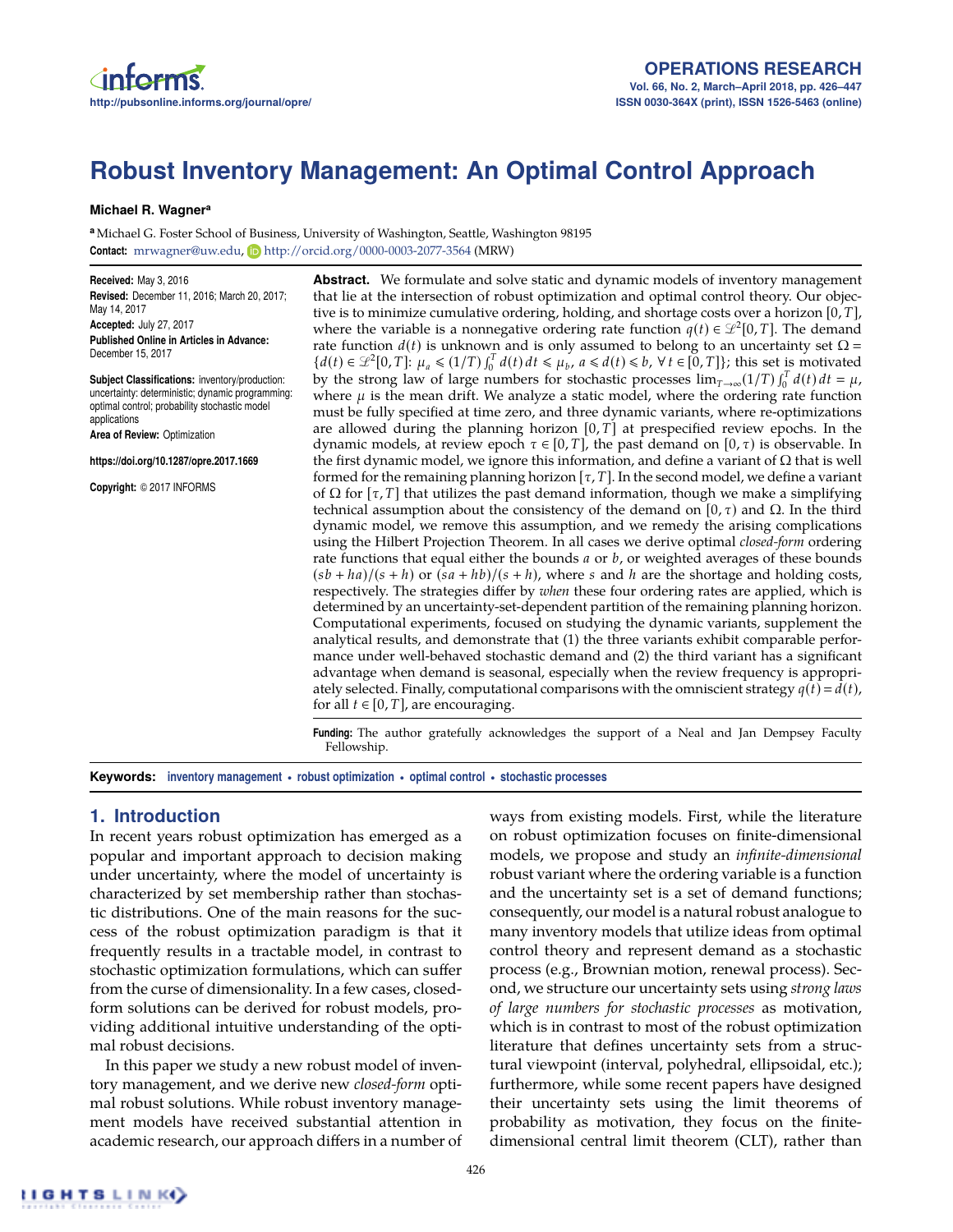strong laws of large numbers for stochastic processes. Third, in contrast to most of the literature, we derive *closed-form robust ordering rate functions* for a basic static model and dynamic variants of it, where the ordering rate function can depend on the currently observed inventory position function. Our model overlaps with existing models in the following ways: we consider the control of a single durable product over a finite horizon, with no fixed ordering costs, zero lead times, and backordering allowed; we assume demand is a stochastic process, where the mean (e.g., drift parameter of Brownian motion or mean interarrival time in a renewal process) is known, but any other parameters and relevant distributions (e.g., distribution of interarrival time) are not known. We next provide a literature review to describe more details and better position our contributions.

## **1.1. Literature Review**

The field of robust optimization has burgeoned in recent years and we do not attempt to provide a comprehensive literature review. We point the interested reader to Ben-Tal et al. (2009) for an overview. A similar statement can be made about inventory management, and we suggest (Zipkin 2000) as a primer on this vast field. We focus our review on the papers most related to our work, which concentrates on three streams: (1) robust inventory management, (2) optimal control of stochastic inventory systems, and (3) robust uncertainty sets motivated by the limit theorems of probability.

The foundation of our paper can be found in Bertsimas and Sim (2004), which introduce the notion of a "budget of uncertainty" to reduce the conservatism of robust optimization. Bertsimas and Thiele (2006) apply the ideas in Bertsimas and Sim (2004) to formulate a robust optimization model of inventory control, which can handle fixed costs, capacitated orders and inventory, and network topologies. Bienstock and Özbay (2008) generalize (Bertsimas and Thiele 2006) in multiple directions and also analyze data-driven robust models, focusing on algorithmic issues. Mamani et al. (2016) study a similar inventory problem to that in Bertsimas and Thiele (2006) and Bienstock and Özbay (2008), except that the uncertainty sets are motivated by the CLT, and closed-form solutions, in both static and dynamic contexts, are derived. Other researchers have studied robust inventory management from different perspectives. Chen et al. (2007) study generic robust uncertainty sets allowing for asymmetry, resulting in a second-order cone counterpart and See and Sim (2010) analyze a "factor-based" model of uncertainty, which also results in a second-order cone program. Wagner (2010, 2011) study robust inventory management from the online optimization perspective. More recently, Ardestani-Jaafari and Delage (2016), building upon the work of Gorissen and Hertog (2013), provide approximation approaches for a broader class of robust optimization problems involving sums of piecewise linear functions. Solyalı et al. (2016) propose a new robust formulation of inventory control based on ideas from facility location, which results in polynomial-time solvability when the initial inventory is negative or zero. Our paper differs from this finite-dimensionalliterature stream in that we study an infinite-dimensional controltheoretic formulation, where the ordering strategy and demand stream are represented by (Lebesgue squareintegrable) functions.

All the aforementioned papers deal exclusively with finite dimensional models. Many researchers have instead modeled stochastic inventory management as (nonrobust) stochastic optimal control problems, typically using either (1) Brownian motion or (2) renewal processes to model the evolution of demand. Harrison et al. (1983) and Harrison and Taksar (1983) are some of the first to model storage systems using Brownian motion, and they derive optimal control policies for such systems. Gallego (1990) utilizes Brownian motion to represent cumulative demand in an inventory management system. Jagannathan and Sen (1991) also utilize Brownian motion in an inventory model of blood in a blood bank context. Wein (1992) approximates a make-to-stock production system as a dynamic control problem involving Brownian motion. Asmussen and Perry (1998) focus their study on an operator calculus for matrix-exponential distributions, but also apply their ideas to a (*q*, *Q*) inventory system driven by Brownian motion. Liu and Song (2012) study the (*S*, *T*) inventory policy under a variety of demand assumptions, including Brownian motion. Wu and Chao (2014) utilize two-dimensional Brownian motion to simultaneously capture correlated cumulative demand and production. Regarding renewal processes, Gallego and van Ryzin (1994) utilize a price-dependent Poisson process to model demand. Rosling (2002) studies different cost-rate models under a renewal process of demand. Plambeck and Ward (2006) and Plambeck (2008) utilize renewal processes to model cumulative demand in assemble-to-order systems. Federgruen and Wang (2015) also utilize a renewal process of demand in an inventory system with shelf-age dependent holding cost and delay-dependent shortage cost. While we do not explicitly utilize Brownian motion or renewal processes in our paper, these stochastic processes motivate the infinite-dimensional nature of our robust model. Furthermore, our work can be considered a robust analogue to these stochastic control-theoretic approaches to inventory management.

We next discuss the design of robust uncertainty sets. Historically, these sets have been designed as either interval-based, polyhedral, ellipsoidal, or, more generally, simply convex. However, recently researchers have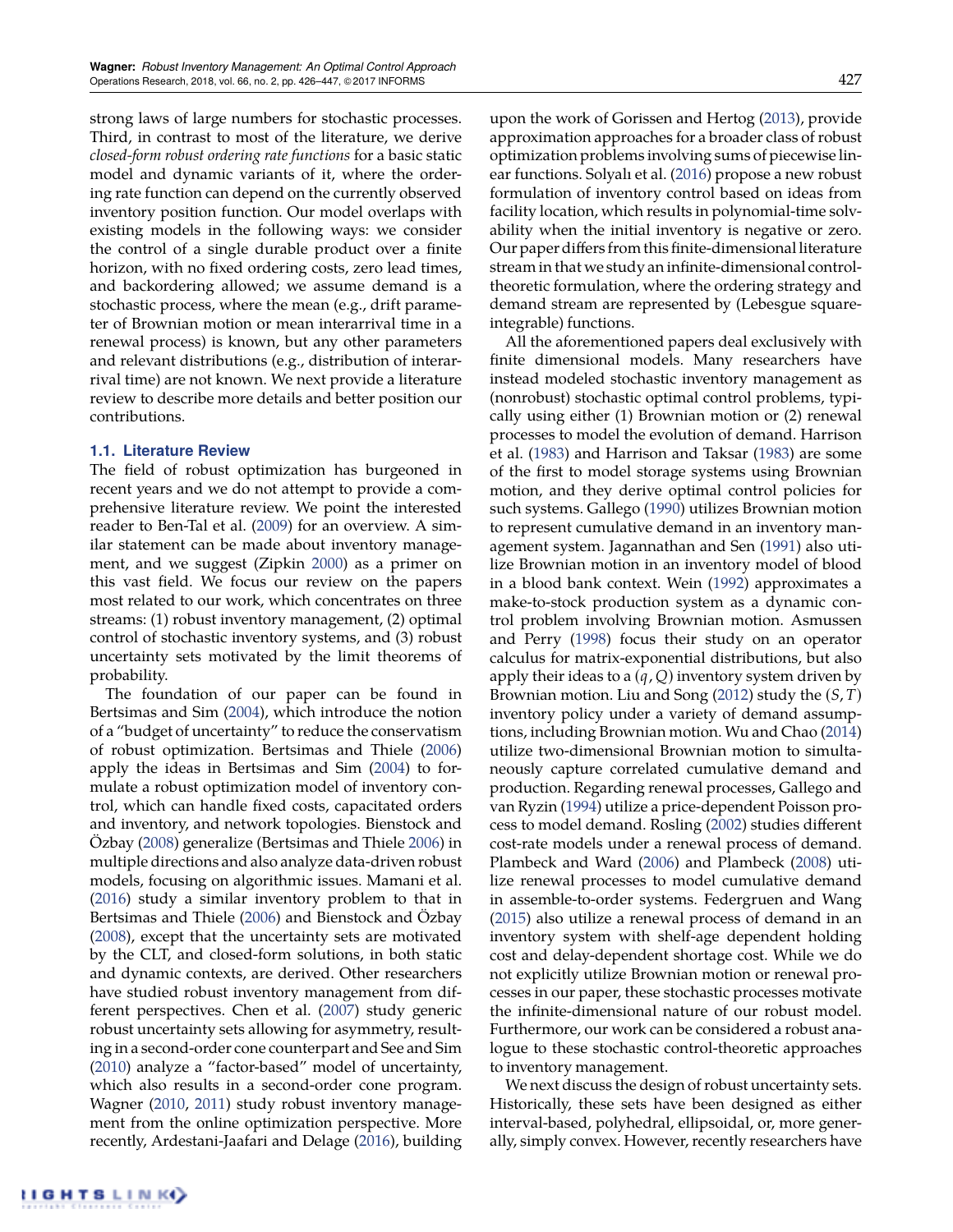attempted to design uncertainty sets that capture salient characteristics of certain limit theorems of probability. The first example of such a work is Bertsimas et al. (2011), which analyzes queuing networks with a robust uncertainty set motivated by the probabilistic law of the iterated logarithm. Next, Bandi and Bertsimas (2012) provide an in-depth study of the use of CLT-style uncertainty sets; these sets have been applied to information theory by Bandi and Bertsimas (2011), option pricing by Bandi and Bertsimas (2014b), auction design by Bandi and Bertsimas (2014a), and queueing theory by Bandi et al. (2015, 2016). More relevant to our paper is Mamani et al. (2016), who studied robust inventory management and whose design of uncertainty sets was also motivated by the CLT. Our paper differs from this literature stream in that our uncertainty sets are motivated by strong laws of large numbers for stochastic processes, rather than the finite-dimensional CLT or the law of the iterated logarithm.

In our paper we consider both static models, where the entire ordering rate function must be specified at time zero, and dynamic models, where the ordering rate function can be updated as uncertain parameters are realized. We therefore also survey the recent work on robust dynamic optimization. Ben-Tal et al. (2004) introduce an "adjustable" robust optimization problem, where some variables can be updated based on realizations of uncertain parameters; these authors prove that the general problem is NP-hard. This difficulty has motivated researchers to study approximations, usually an "affinely adjustable" robust optimization model, where the optimization is over the class of linear policies in the uncertain parameters. Ben-Tal et al. (2005) study such a model in a supply chain context. Chen et al. (2008) utilize second-order cones to improve upon the linear approximations in a generic multiperiod problem. Georghiou et al. (2015) and Bertsimas and Georghiou (2015) study alternative approximations to the general adjustable robust optimization problem. Bertsimas et al. (2010) prove the optimality of affine policies for a general class of multistage robust optimization models where random disturbances are constrained to lie in intervals and are independent. Iancu et al. (2013) continue the study of affine policies, more fully characterizing the problem structures where affine policies are optimal in dynamic robust optimization. Mamani et al. (2016) study a rolling-horizon variant of their basic static model, and show that it exhibits encouraging computational performance with respect to Bertsimas and Thiele (2006) and Bertsimas et al. (2010). Solyalı et al. (2016) also propose a rollinghorizon variant of their static model whose computational performance also compares well with Bertsimas and Thiele (2006), Ben-Tal et al. (2004), See and Sim (2010), and others. In our paper we adopt this rollinghorizon approach to design dynamic strategies, though we define and analyze three separate variants, which depend on whether or not the observed demand stream is consistent with the original robust uncertainty set; this is a consideration that has not been studied in the literature.

## **1.2. Contributions**

Our paper provides a number of contributions to the operations research literature:

1. We are the first to formulate and solve an inventory management problem at the intersection of robust optimization and optimal control theory, where model primitives are functions, not vectors. We analyze a basic static model and three dynamic variants based on a rolling-horizon framework:

(a) In the first dynamic variant, at a review epoch we define a version of the static uncertainty set that does not depend on the observed demand, and we solve the problem for the remaining horizon.

(b) In the second dynamic variant, at a review epoch we define an uncertainty set that does depend on the observed demand, and we make a simplifying assumption to ensure the consistency of the observed demand and the structure of original static uncertainty set.

(c) In the third dynamic variant, we remove the simplifying assumption of consistency, and we resolve the arising complications by applying the Hilbert Projection Theorem via a novel decomposition of projections. If the projected demand stream is not too far from the observed demand stream, we construct an uncertainty set based on the projection; however, if the projection is far, we recommend reparameterizing the uncertainty set based on information learned from the observed demand. To the best of our knowledge, the issue of consistency has not been studied in previous rolling-horizon dynamic robust models (where authors implicitly assume observed demand is consistent, as in our second dynamic variant). We believe this is an important issue to study since inconsistent demand renders a rolling-horizon approach infeasible.

2. We motivate the design of our robust uncertainty sets using strong laws of large numbers for stochastic processes. This design choice continues the recent trend of utilizing the limit theorems of probability to design uncertainty sets. However, we are the first to consider (1) the limit theorems of stochastic processes as well as (2) strong laws of large numbers (the literature has focused on distributional limit theorems, such as the CLT).

3. We derive optimal *closed-form* ordering rate functions for the static problem and all three dynamic variants. All of these optimal strategies order at only four different rates: the lower and upper bounds of the demand rate *a* and *b*, and weighted averages of these bounds  $(sb + ha)/(s + h)$  and  $(sa + hb)/(s + h)$ , where *s*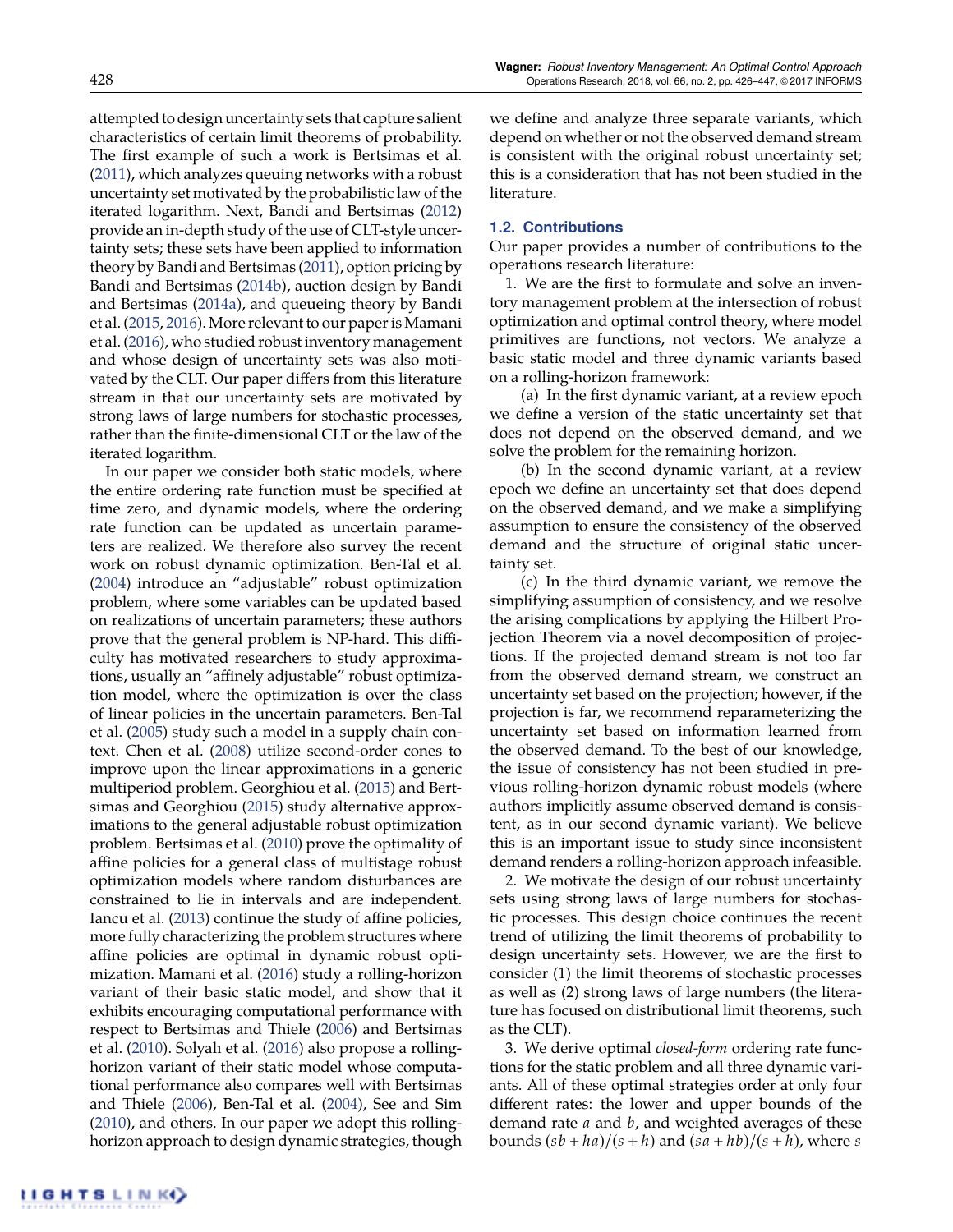and *h* are shortage and holding costs. There is also the possibility of an impulse order to satisfy a backlog in the dynamic cases. The ordering strategies differ by *when* each order rate is applied, which is determined by a partition of the planning horizon:

(a) In the static variant, the planning horizon [0, *T*] is partitioned into two–three subintervals, based on the value of  $\mu_a + \mu_b - (a + b)$ , where  $\mu_a$  and  $\mu_b$  are lower and upper bounds, respectively, on the average demand rate  $\mu$ .

(b) In the first dynamic variant, at a review epoch  $\tau$ , the planning horizon  $[\tau, T]$  is again partitioned based on the value of  $\mu_a + \mu_b - (a + b)$ .

(c) In the second dynamic variant, the planning horizon  $[\tau, T]$  is partitioned based on the observed demand and the values of  $\mu_a$ ,  $\mu_b$ ,  $\alpha$ , and  $b$ .

(d) In the third dynamic variant, the partition of  $[\tau, T]$  depends on a projection of the observed demand onto an appropriately defined set, and the values of  $\mu_a$ ,  $\mu_b$ , *a*, and *b*.

4. We complement our theoretical analyses with computational experiments. We first focus on comparing our first and third dynamic strategies (the second is not always feasible) when demand is either (1) a modification of Brownian motion or (2) stochastic with positive trend and seasonality. For the former demand stream, the two dynamic variants exhibit comparable performance, whereas for the latter stream with seasonality, our third dynamic variant has a substantial advantage due to its ability to react to the seasonality. We then study the impact of the review frequency and show that for most scenarios, increasing the frequency reduces the cost, *except* for the third dynamic variant under seasonal demand; in this case, the review frequency should be selected carefully, with respect to the period of the seasonality, as this results in the best performance for the seasonal demand. Finally, we include computational comparisons between our robust strategies and the omniscient strategy  $q(t) = d(t)$ , for all  $t \in [0, T]$ , which are encouraging.

While we focus on an inventory management context, we are optimistic that similar approaches, combining robust optimization with optimal control theory and the limit theorems of probability, can be fruitful for other problem contexts.

## **1.3. Paper Outline**

In Section 2, we utilize strong laws of large numbers for stochastic processes to motivate our robust uncertainty sets. In Section 3 we analyze a basic static model, where the robust ordering strategy must be fully characterized at time zero. In Section 4 we introduce a framework for analyzing dynamic rolling-horizon variants of the static problem; in particular, we consider three different *sequences* of uncertainty sets that can be utilized in a dynamic setting. The first sequence defines a new uncertainty set at each review epoch that does not depend on the past demand realization; the dynamic problem for these uncertainty sets is analyzed in Section 4.2. The second sequence of uncertainty sets allows a dependence on the past realization of demand, but assumes a simplifying notion of consistency; this dynamic problem is analyzed in Section 4.3.1. In Section 4.3.2, we remove the assumption of consistency and utilize the Hilbert Projection Theorem to reconcile an inconsistent demand realization with our robust uncertainty sets. Computational experiments, which compare our dynamic strategies under different generators of demand and study the impact of review frequency, are discussed in Section 5. Concluding thoughts are given in Section 6. Certain proofs are presented in the main text, to provide additional insight, but most are provided in the appendix.

# **2. Robust Uncertainty Set Motivated by Strong Laws for Stochastic Processes**

In this paper we consider an infinite-dimensional model indexed by time  $t \in [0, T]$ , where the cumulative demand up to time *t* is represented by a function  $D(t)$ . In this section, we discuss two common stochastic-process models of *D*(*t*) used in the literature, Brownian motion and renewal processes, that motivate the definition of our robust uncertainty set. We first discuss Brownian motion, define a corresponding robust uncertainty set, and then argue that the set is also reasonable for representing a renewal process model of demand.

# **2.1. Brownian Motion Model of Cumulative Demand**

Many researchers, as outlined in the introduction, have modeled  $D(t)$  as Brownian motion with drift  $\mu$  and instantaneous volatility  $\sigma$ :

$$
D(t)=\mu t+\sigma B(t),
$$

where  $B(t)$  is a standard Brownian motion process (i.e., *B*(*t*) is a normal random variable with zero mean and variance equal to *t*). While the strong law of large numbers is perhaps best known in the finitedimensional case, it also applies for Brownian motion, which states that

$$
\lim_{t \to \infty} \frac{D(t)}{t} = \mu, \quad \text{almost surely.} \tag{1}
$$

However, there are a number of drawbacks to using Brownian motion to model *cumulative* demand: (1) the Brownian motion process can decrease and (2) Brownian motion is nowhere differentiable. In practice, cumulative demand cannot decrease, and the demand rate is typically smoother (especially for high volume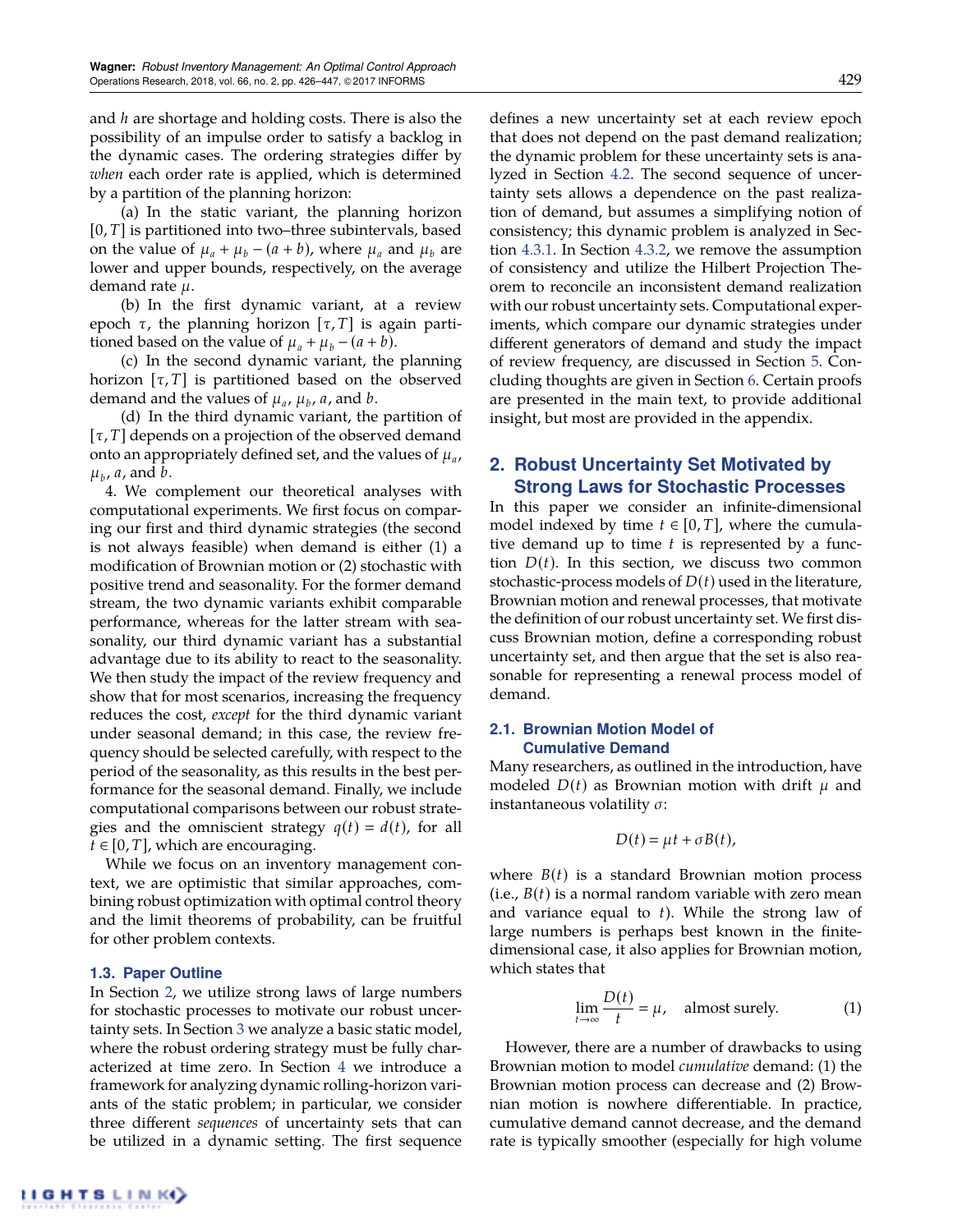products). Therefore, we introduce the instantaneous demand rate

$$
d(t) = \frac{dD(t)}{dt},
$$
 (2)

which we assume exists for all  $t \in [0, T]$ , is nonnegative, and is bounded from above; in particular, we assume that there exists values  $0 \le a \le b < \infty$  such that

$$
a \leq d(t) \leq b, \quad \forall \, t \in [0, T]. \tag{3}
$$

Thus, since  $a \ge 0$ ,  $D(t)$  can only grow, which approximates reality better than Brownian motion, and the existence/boundedness of the derivative introduces a type of smoothness into the model, which is also (arguably) a better model of reality than nondifferentiable Brownian motion. These observations lead us to define a robust uncertainty set for the demand rate function  $d(t)$  that (approximately) obeys the strong law in Equation (1), for a finite horizon, and the smoothness constraints in Expression (3).

We now formally define our function-space uncertainty set. To formulate a rigorous model, we begin with the measure space  $([0, T], \mathcal{B}([0, T]), m)$ , where  $\mathcal{B}([0, T])$  is the Borel  $\sigma$ -algebra on  $[0, T]$  and *m* is the standard Lebesgue measure. On this measure space, we focus on the function space  $\mathcal{L}^2[0,T]$  of Lebesgue square-integrable functions on [0, *T*]; i.e.,  $\int_{[0, T]} |\tilde{f}|^2 dm < \infty$  for all  $f \in \mathcal{L}^2[0, T]$ . Note that  $\mathcal{L}^2[0, T]$ is a complete metric space with inner product  $\langle f, g \rangle =$  $\int_{[0, T]} f g \, dm$  and induced norm  $||f|| = \sqrt{\int_{[0, T]} f^2 dm}$ ; in other words,  $\mathcal{L}^2[0,T]$  is a Hilbert space. Since our ground set is the interval [0, *T*] on the real line, we utilize the notation  $\int_0^T f(t) dt$  for  $\int_{[0,T]} f dm$ . We define our robust uncertainty set in terms of the demand rate function  $d(t)$  as

$$
\Omega = \left\{ d \in \mathcal{L}^2[0, T] : \mu_a \le \frac{1}{T} \int_0^T d(t) dt \le \mu_b, a \le d(t) \le b, \forall t \in [0, T] \right\}, \quad (4)
$$

where we assume  $a \leq \mu_a \leq \mu \leq \mu_b \leq b$ . The set  $\Omega$ can be interpreted as representing most smooth approximations of nondecreasing Brownian motion sample paths with drift  $\mu$  over the horizon [0, *T*], where  $(1/T) \int_0^T d(t) dt \in [\mu_a, \mu_b]$  is an approximation of the strong law in Equation (1). Furthermore, given the smoothness constraints, this uncertainty set is arguably a better representation of real uncertainty than Brownian motion. We shall also see that a robust model built upon  $\Omega$  is more tractable, leading to closed-form solutions, which are uncommon in models using Brownian motion.

Note that the range  $[\mu_a, \mu_b]$  is an uncertainty set within another uncertainty set  $(\Omega)$ , and our model is implementable without knowing the exact value of  $\mu$ . Furthermore, even if  $\mu$  was precisely known, strong laws of large numbers do not necessarily hold under finite durations *T*. Loosely speaking, if *T* is large, we can set  $\mu_a$  and  $\mu_b$  close to  $\mu$ ; in contrast, if *T* is small, the interval  $[\mu_a, \mu_b]$  must be larger, to allow inevitable deviations from the limit. A straightforward parameterization, to control the degree of conservatism, is also possible:  $\mu_a = \mu - \Gamma$  and  $\mu_b = \mu + \Gamma$ . In Section 3.2, we discuss a regression-based numerical study that provides guidelines for setting the ( $\mu_a$ ,  $\mu_b$ ,  $a$ ,  $b$ ) parameters, as a function of the problem's economics, to improve the performance of the robust ordering strategy. Finally, if the horizon *T* is large enough, and convergence is assumed to (approximately) hold, one can set  $\mu_a$  =  $\mu_b = \mu$ , and still obtain closed-form ordering functions.

# **2.2. Renewal Process Model of Cumulative Demand**

Researchers have also modeled *D*(*t*) as a general renewal process, with arbitrary interarrival time distributions. If we denote the mean interarrival time to be  $1/\mu$ , then the strong law of large numbers for renewal processes is equivalent to Equation (1). The constraints  $(1/T) \int_0^T d(t) dt \in [\mu_a, \mu_b]$  in the definition of  $\Omega$  in Equation (4) can alternatively be viewed as an approximation of the strong law for renewal processes.

The smoothness constraints in Equation (3) are slightly more problematic, as a renewal process is essentially a jump process, with a derivative equal to either 0 or infinity. However, we do not aim to precisely capture all characteristics of renewal process samples paths in  $\Omega$ ; rather, we argue that in certain situations,  $\Omega$  can serve as a good approximation of these sample paths. For instance, if the interarrival time is (stochastically) small with respect to  $T$ , then the sample paths of a renewal process can be well approximated by smooth functions.

## **2.3. Parameterizations**

We conclude this section by discussing the values of  $\mu$ ,  $a$ , and  $b$ . The drift parameter  $\mu$  could be determined by calculating the average demand rate from historical data. The minimum and maximum rates could similarly be estimated as the extreme values from historical data over some time frame (assuming outliers are appropriately removed); alternatively, *a* and *b* could be set at percentiles of historical data, say the 5th and 95th. Also, in Section 3.2, we discuss a more comprehensive approach for jointly selecting the ( $\mu_a$ ,  $\mu_b$ ,  $a$ ,  $b$ ) parameters.

In summary, we believe that the uncertainty set  $\Omega$  in Equation (4) well represents the set of sample paths of Brownian motion that would actually occur in practice. The set  $\Omega$  can also approximately represent the set of sample paths of general renewal processes. The benefit of using a robust model built upon  $\Omega$  is the greater tractability and attainable closed-form solutions that are rarely possible in stochastic optimal control. Furthermore, the distribution of the interarrival times is not needed in a robust optimization model.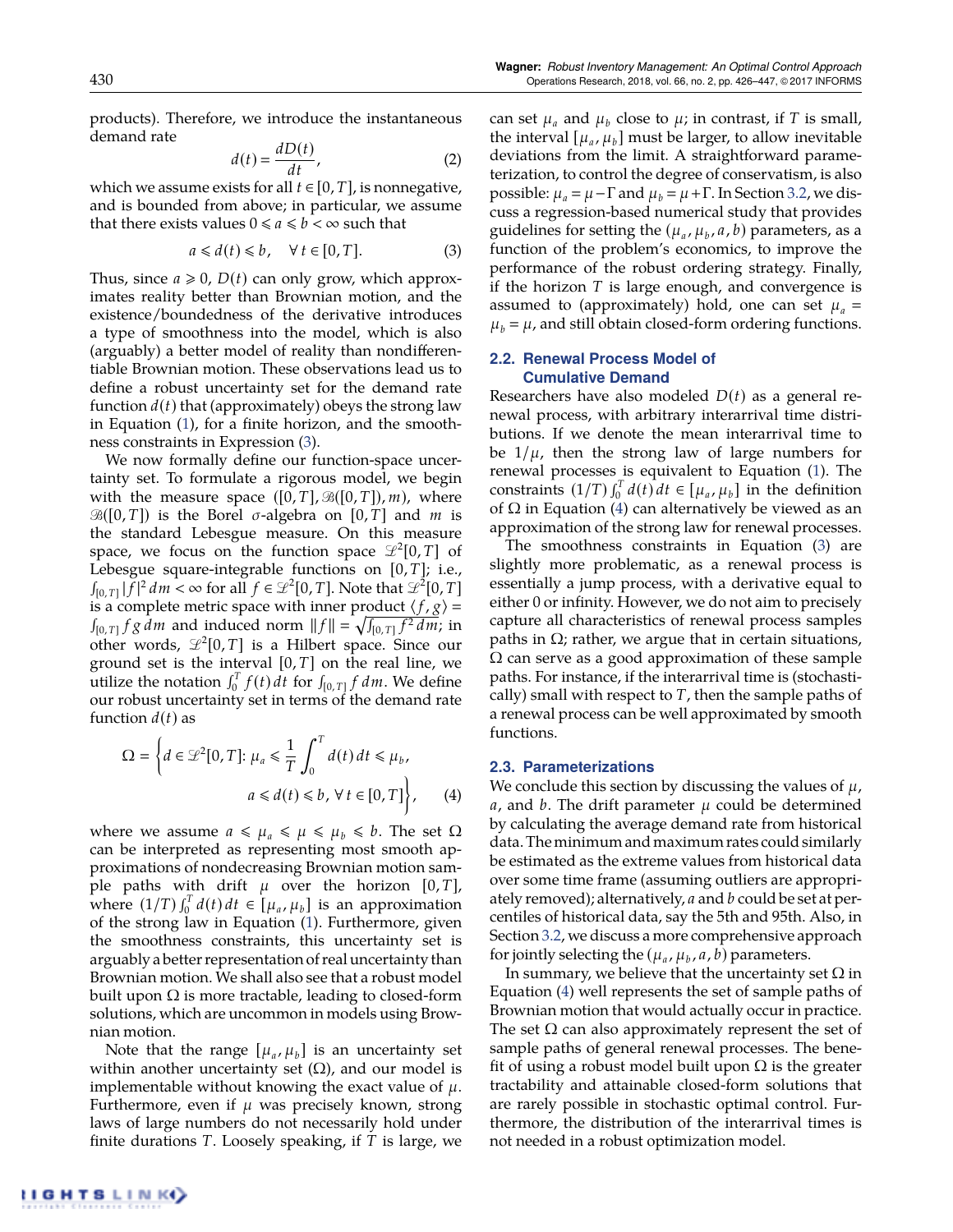# **3. Static Robust Inventory Management**

In this section we study a static model, where the ordering rate function  $q(t)$  for the entire horizon [0, *T*] must be specified at time  $t = 0$ . While many inventory applications in practice are dynamic, in the sense that decisions can be adjusted with new information, there is merit in studying static models. First, contractual obligations can require that all orders be specified in advanced; Ardestani-Jaafari and Delage (2016) (see Remark 7 in their section 6) and Mamani et al. (2016) (see the introduction to their section 3) discuss such cases. Furthermore, since robust dynamic models are difficult in general (Ben-Tal et al. 2004 prove that a generic adjustable dynamic robust model is NP-hard), static models are frequently used as subroutines in the design of rolling-horizon dynamic optimization models, as in Mamani et al. (2016) (see their section 4) and Solyalı et al. (2016) (see their section 4); we adopt a similar approach in later sections. The static model considered in this section, for an arbitrary demand uncertainty set  $\Upsilon$ , is

$$
\min \int_0^T (cq(x) + y(x)) dx
$$
  
s.t.  $I(x) = \int_0^x (q(t) - d(t)) dt$ ,  $\forall x \in [0, T]$   
 $y(x) \ge hI(x)$ ,  $\forall d \in \Upsilon$ ,  $\forall x \in [0, T]$   
 $y(x) \ge -sI(x)$ ,  $\forall d \in \Upsilon$ ,  $\forall x \in [0, T]$   
 $q(x) \ge 0$ ,  $\forall x \in [0, T]$ , (5)

where  $q \in \mathcal{L}^2[0,T]$  is the ordering rate function, *I* is the inventory position function, and  $y \in \mathcal{L}^2[0,T]$  captures the mismatch cost max $\{hI(x), -sI(x)\}$ , for all  $x \in [0, T]$ ; *c* is the purchasing cost rate, *h* is the holding cost rate, and *s* is the stockout cost rate. We define uncertainty per constraint, which is the more common approach in the literature (e.g., Bertsimas and Sim 2004, Bertsimas and Thiele 2006, Bienstock and Özbay 2008, Ben-Tal et al. 2004, Bertsimas et al. 2010, Mamani et al. 2016, Solyalı et al. 2016, etc.). However, other researchers have focused on determining a single worst-case demand instance per model, as in Gorissen and Hertog (2013) and Ardestani-Jaafari and Delage (2016).

Denote the minimum and maximum cumulative demands on  $[0, x]$ , for all  $x \in [0, T]$ , as

$$
D(x) = \min_{d \in \Upsilon} \int_0^x d(t) dt \text{ and } \bar{D}(x) = \max_{d \in \Upsilon} \int_0^x d(t) dt, \tag{6}
$$

respectively. Note that both  $D(x)$  and  $\bar{D}(x)$  are non-<br>decreasing in  $x \wedge n$  appealing characteristic of Fordecreasing in *x*. An appealing characteristic of Formulation (5) is that we are able to find an optimality condition that balances the costs associated with the

worst-case cumulative demands  $D(x)$  and  $\bar{D}(x)$ , for all  $x \in [0, T]$  as shown in the following lemma.  $x \in [0, T]$ , as shown in the following lemma.

**Lemma 1.** *If*  $c \leq sT$ *, then the optimal robust ordering rate function q*⇤ *satisfies*

1. 
$$
\int_0^x q^*(t) dt = (s\overline{D}(x) + hD(x))/(s + h)
$$
, for  $x \in [0, T - c/s]$ .  
\n2.  $q^*(x) = 0$ , for  $x \in (T - c/s, T]$ .  
\nIf  $c > sT$ ,  $q^*(x) = 0$  for all  $x \in [0, T]$ .

This lemma is similar in structure to Lemma 2 in Mamani et al. (2016), though, since Formulation (5) is a *continuous*linear program, our result is a condition on a function, rather than a vector, and the proof technique is consequently different as well. In our proof, we guess the solution and prove it is correct using the weak duality of continuous linear programming (as strong duality does not necessarily hold). Furthermore, this lemma is the main driving force of one of our main results, Theorem 1, and after its presentation, we provide an intuitive interpretation of it and Lemma 1 in terms of the newsvendor model for the case where  $\Upsilon = \Omega$ .

**Proof of Lemma 1.** We rearrange Formulation (5) with embedded optimization problems:

$$
\min \int_0^T (cq(x)+y(x))dx
$$
\n
$$
\text{s.t. } \frac{y(x)}{h} - \int_0^x q(t)dt \ge \max_{d \in \Upsilon} \left\{-\int_0^x d(t)dt\right\}, \quad \forall x \in [0, T]
$$
\n
$$
\frac{y(x)}{s} + \int_0^x q(t)dt \ge \max_{d \in \Upsilon} \int_0^x d(t)dt, \quad \forall x \in [0, T]
$$
\n
$$
q(x) \ge 0, \quad \forall x \in [0, T]. \tag{7}
$$

Using Expressions (6), we obtain a continuous linear program with a new auxiliary variable  $z \in \mathcal{L}^2[0,T]$ :

$$
\min \int_0^T z(x) dx
$$
  
s.t.  $z(x) \ge cq(x) + h \int_0^x q(t) dt - hD(x), \quad \forall x \in [0, T]$   
 $z(x) \ge cq(x) - s \int_0^x q(t) dt + sD(x), \quad \forall x \in [0, T]$   
 $q(x) \ge 0, \quad \forall x \in [0, T].$  (8)

We first observe that, at optimality,

$$
z(x) = \max \left\{ cq(x) + h \int_0^x q(t) dt - hD(x), cq(x) -s \int_0^x q(t) dt + s\overline{D}(x) \right\}, \quad \forall x \in [0, T]. \quad (9)
$$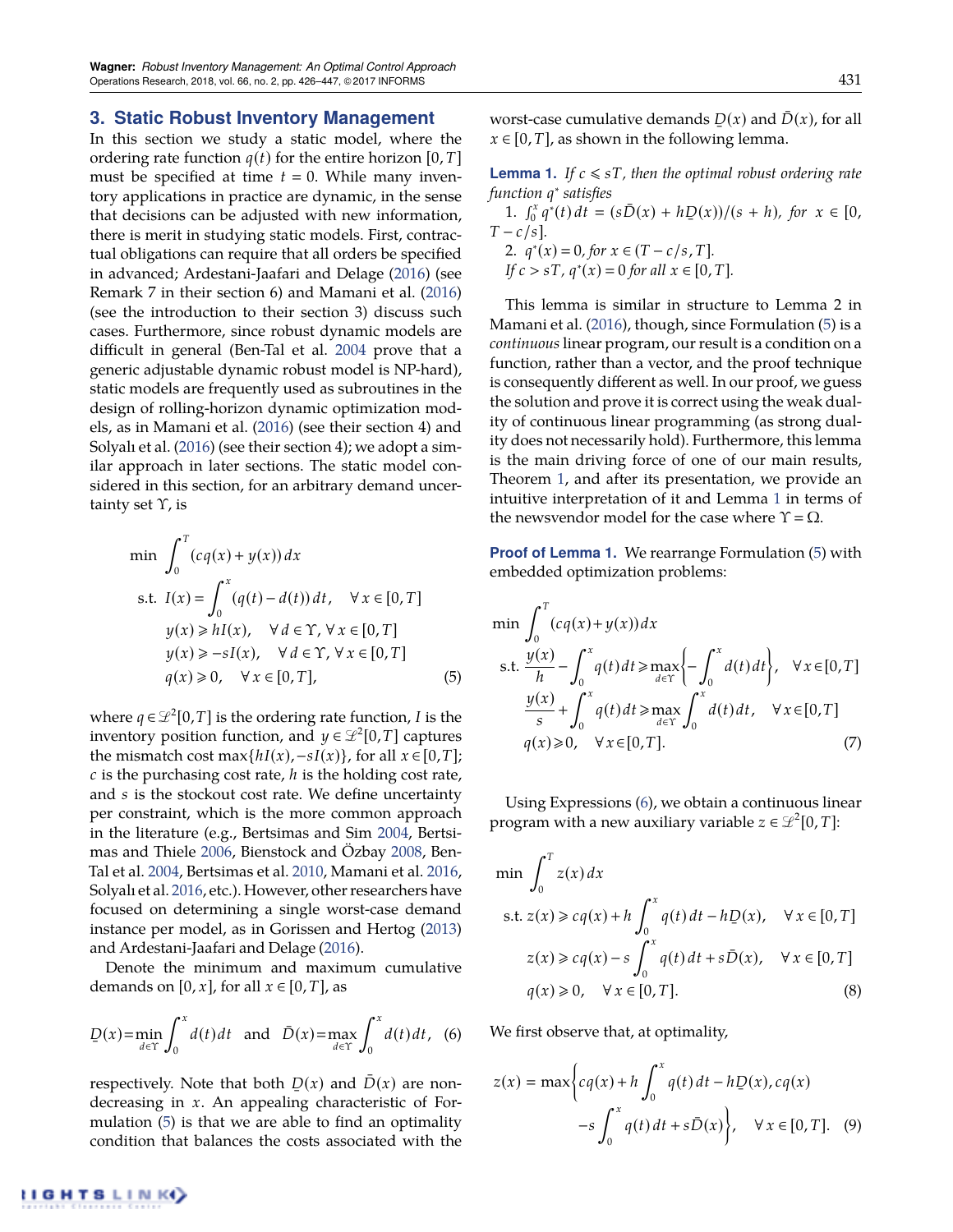We next assume  $c \leq sT$  and define  $A = T - c/s \in [0, T]$ ; the case where  $c > sT$  is handled at the end of the proof. Consider a feasible solution to Formulation (8) characterized by

$$
\int_0^x q(t) dt = \frac{s\bar{D}(x) + hD(x)}{s+h}
$$
(10)

for  $x \in [0, A]$  and  $q(x) = 0$  for  $x \in (A, T]$ . For  $x \in [0, A]$ , due to Equation (10), the two arguments of the max operator in Equation (9) are equal. However, for  $x \in (A, T]$ , the second argument of the max operator in Equation (9) dominates the first; to see this, we notice that

$$
cq(x) + h \int_0^x q(t) dt - hD(x)
$$
  
\n
$$
\leq cq(x) - s \int_0^x q(t) dt + s\bar{D}(x)
$$
  
\n
$$
\Leftrightarrow \int_0^x q(t) dt \leq \frac{s\bar{D}(x) + hD(x)}{s+h}
$$
  
\n
$$
\Leftrightarrow \int_0^A q(t) dt \leq \frac{s\bar{D}(x) + hD(x)}{s+h}
$$
  
\n
$$
\Leftrightarrow \frac{s\bar{D}(A) + hD(A)}{s+h} \leq \frac{s\bar{D}(x) + hD(x)}{s+h},
$$

where the final inequality is due to  $(s\bar{D}(x) + hD(x))/$ (*s*+*h*) being nondecreasing in *<sup>x</sup>*.

We therefore assign the auxiliary variable *z* the value

$$
z(x) = \begin{cases} cq(x) + h\left(\frac{s\bar{D}(x) + hD(x)}{s+h}\right) - hD(x), & x \in [0, A] \\ s\bar{D}(x) - s\left(\frac{s\bar{D}(A) + hD(A)}{s+h}\right), & x \in (A, T], \end{cases}
$$
\n(11)

which results in an objective function value of

$$
c\left(\frac{s\bar{D}(A) + hD(A)}{s+h}\right) + h \int_0^A \left(\frac{s\bar{D}(x) + hD(x)}{s+h} - D(x)\right) dx
$$
  
+
$$
s \int_A^T \left(\bar{D}(x) - \frac{s\bar{D}(A) + hD(A)}{s+h}\right) dx
$$
  
=
$$
h \int_0^A \left(\frac{s\bar{D}(x) + hD(x)}{s+h} - D(x)\right) dx
$$
  
+
$$
s \int_A^T \bar{D}(x) dx.
$$
 (12)

The dual of Problem (8) is

$$
\max \int_0^T (s\bar{D}(x)v(x) - h\underline{D}(x)u(x)) dx,
$$
  
s.t.  $u(x) + v(x) = 1$ ,  $\forall x \in [0, T]$ ,  
 $-cu(x) - h \int_x^T u(t) dt - cv(x)$   
 $+ s \int_x^T v(t) dt \le 0$ ,  $\forall x \in [0, T]$ ,  
 $u(x), v(x) \ge 0$ ,  $\forall x \in [0, T]$ ,

which, by substituting out the *u* variable, can be written as

$$
\max \int_0^T (s\bar{D}(x) + hD(x))v(x) dx - h \int_0^T D(x) dx
$$
  
s.t. 
$$
\int_x^T v(t) dt \le \frac{c + h(T - x)}{s + h}, \quad \forall x \in [0, T]
$$

$$
0 \le v(x) \le 1, \quad \forall x \in [0, T].
$$

Next, consider the dual feasible solution

$$
v(t) = \begin{cases} \frac{h}{s+h}, & x \in [0,A] \\ 1, & x \in (A,T], \end{cases}
$$

which has a dual objective value of

$$
\frac{h}{s+h} \int_0^A (s\bar{D}(x) + hD(x))dx + \int_A^T (s\bar{D}(x) + hD(x))dx
$$
  
\n
$$
-h \int_0^A D(x)dx - h \int_A^T D(x)dx
$$
  
\n
$$
= h \int_0^A \left(\frac{s\bar{D}(x) + hD(x)}{s+h} - D(x)\right)dx + s \int_A^T \bar{D}(x)dx. \quad (13)
$$

Therefore, the primal value (12) and dual value (13) are equal, and the solutions are optimal. We conclude that  $\int_0^x q(t) dt = (s\bar{D}(x) + hD(x)) / (s+h)$  for  $x \in [0, A]$ <br>and  $q(x) = 0$  for  $x \in (A, T]$  is an optimal repute ordering and  $q(x) = 0$  for  $x \in (A, T]$  is an optimal robust ordering solution. If  $c > sT$ ,  $A < 0$ , and a similar argument shows that *q*<sup>∗</sup>(*x*) = 0 for all *x* ∈ [0, *T*].  $□$ 

**Remark 1.** Note that Lemma 1 can accommodate continuous discounting with no change in the final result. More precisely, if the objective in Formulation (5) is replaced with  $\int_0^T e^{-\delta x} (c q(x) + y(x)) dx$ , for some  $\delta > 0$ , the results do not change and do not depend on  $\delta$ (which can be seen by tracing the proof's logic). Therefore, for ease of exposition, we do not discuss discounting in our paper.

Lemma 1 does not depend on the structure of  $\Upsilon$ . However, letting  $\Upsilon = \Omega$  and utilizing the structure of  $\Omega$  leads to simple intuitive ordering strategies, which we discuss next. Our first theorem leverages Lemma 1 to exactly characterize the optimal robust ordering rate function  $q^*$  when we assign  $\Upsilon = \Omega$ . A representative optimal ordering strategy from this theorem (for the  $\mu_a + \mu_b < a + b$  case) is illustrated graphically in Figure 1.

**Theorem 1.** Letting  $\Upsilon = \Omega$ , if  $c \leq sT$ , then the optimal ro*bust ordering rate function*  $q^*(x) = 0$  *for*  $x \in (T - c/s, T]$  *and the following strategy for*  $x \in [0, T - c/s]$ *:* 

$$
\begin{aligned} & \text{If } \mu_a + \mu_b > a + b: \\ & \begin{cases} (sb + ha)/(s + h), & x \in [0, (b - \mu_a)T/(b - a)], \\ b, & x \in (b - \mu_a)T/(b - a), (\mu_b - a)T/(b - a)], \\ (sa + hb)/(s + h), & x \in ((\mu_b - a)T/(b - a), T]; \end{cases} \end{aligned}
$$

**IIGHTSLINKI**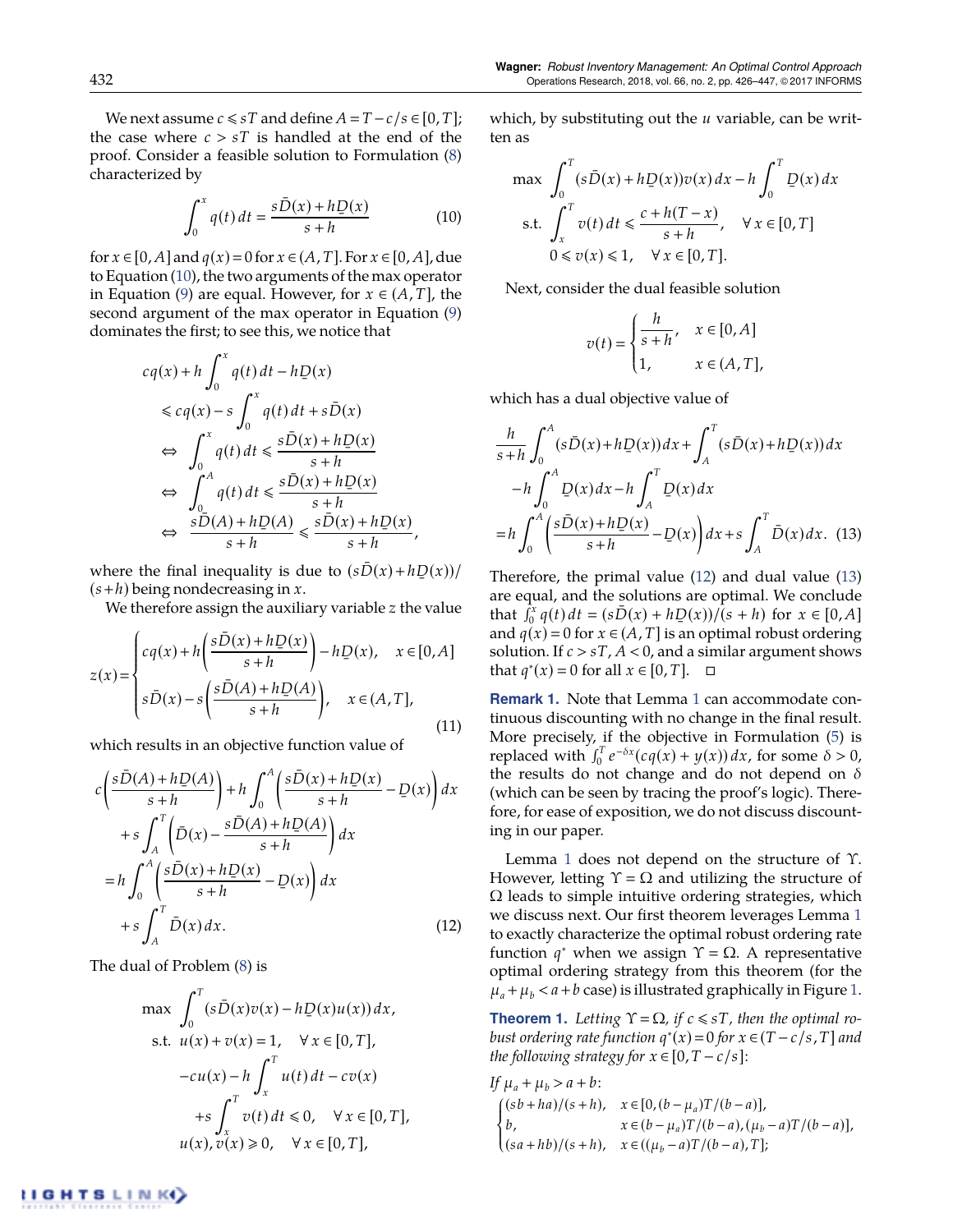**Figure 1.** (Color online) Left: The Optimal Ordering Strategy  $q^*(t)$  for the  $\mu_a + \mu_b < a + b$  Case of Theorem 1, Where  $c = 20$ ,  $s = 2$ ,  $h = 1$ ,  $T = 200$ ,  $\mu_a = 8$ ,  $\mu_b = 12$ ,  $\mu = 10$ ,  $\sigma = 3$ ,  $a = 6$  and  $b = 15$ . Right: The Cumulative Orders of Theorem 1 Tracking Cumulative Demand, Which Is Generated Using Truncated Normal Random Variables with Mean  $\mu$  and Standard Deviation  $\sigma$  as the Random (Nonnegative) Instantaneous Growth of Demand





*if*  $\mu_a + \mu_b = a + b$ :  $\int (sb + ha)/(s + h), \quad x \in [0, (b - \mu_a)T/(b - a)],$  $(sa + hb)/(s + h), \quad x \in ((b - \mu_a)T/(b - a), T];$ 

*if*  $\mu_a + \mu_b < a + b$ :

$$
\begin{cases}\n(sb+ha)/(s+h), & x \in [0, (\mu_b - a)T/(b-a)], \\
a, & x \in ((\mu_b - a)T/(b-a), (b-\mu_a)T/(b-a)], \\
(sa+hb)/(s+h), & x \in ((b-\mu_a)T/(b-a), T].\n\end{cases}
$$

If 
$$
c > sT
$$
,  $q^*(x) = 0$  for  $x \in [0, T]$ .

**Proof of Theorem 1.** Given the structure of  $\Omega$ , we see that

$$
\underline{D}(x) = \min_{d \in \Omega} \int_0^x d(t) dt = \max\{xa, \mu_a T - (T - x)b\},
$$
  

$$
\forall x \in [0, T] \quad (14)
$$

and

$$
\bar{D}(x) = \max_{d \in \Omega} \int_0^x d(t) dt = \min\{xb, \mu_b T - (T - x)a\},
$$
  
  $\forall x \in [0, T].$  (15)

From Lemma 1, we have that

$$
\int_0^x q^*(t) dt
$$
  
=  $(s \min\{xb, \mu_b T - (T - x)a\}$   
+  $h \max\{xa, \mu_a T - (T - x)b\} ) \cdot (s + h)^{-1}$ , (16)

for  $x \in [0, T - c/s]$  and  $q^*(x) = 0$  for  $x \in (T - c/s, T]$ , assuming that  $c \leq sT$ ; if  $c > sT$ , Lemma 1 implies that

 $q^*(x) = 0$  for all  $x \in [0, T]$ . For the remainder of the proof, we assume  $c \leq sT$  and that Lemma 1 holds for  $x \in [0, T]$ , and then simply truncate to  $[0, T - c/s]$ .

The first argument of the max operator in Equation (16) dominates if  $x \le (b - \mu_a)T/(b - a)$  and the first argument of the min dominates if  $x \le (\mu_b - a)T/(b - a)$ . The former threshold for *x* is strictly less than the latter one iff  $\mu_a + \mu_b > a + b$ ; therefore, we have three cases to consider: (i)  $\mu_a + \mu_b > a + b$ , (ii)  $\mu_a + \mu_b = a + b$ , and (iii)  $\mu_a + \mu_b < a + b$ .

In case (i),

$$
\int_0^x q^*(t) dt
$$
\n
$$
= \begin{cases}\n\left(\frac{sb+ha}{s+h}\right)x, & x \in \left[0, \frac{(b-\mu_a)T}{b-a}\right], \\
bx - \frac{h(b-\mu_a)T}{s+h}, & x \in \left(\frac{(b-\mu_a)T}{b-a}, \frac{(\mu_b-a)T}{b-a}\right], \\
\left(\frac{sa+hb}{s+h}\right)x + \frac{(s\mu_b+h\mu_a - sa-hb)T}{s+h}, \\
x \in \left(\frac{(\mu_b-a)T}{b-a}, T\right],\n\end{cases}
$$

which, taking the derivative with respect to *x*, results in

$$
q^*(x) = \begin{cases} \frac{sb+ha}{s+h}, & x \in \left[0, \frac{(b-\mu_a)T}{b-a}\right], \\ b, & x \in \left(\frac{(b-\mu_a)T}{b-a}, \frac{(\mu_b-a)T}{b-a}\right], \\ \frac{sa+hb}{s+h}, & x \in \left(\frac{(\mu_b-a)T}{b-a}, T\right]. \end{cases}
$$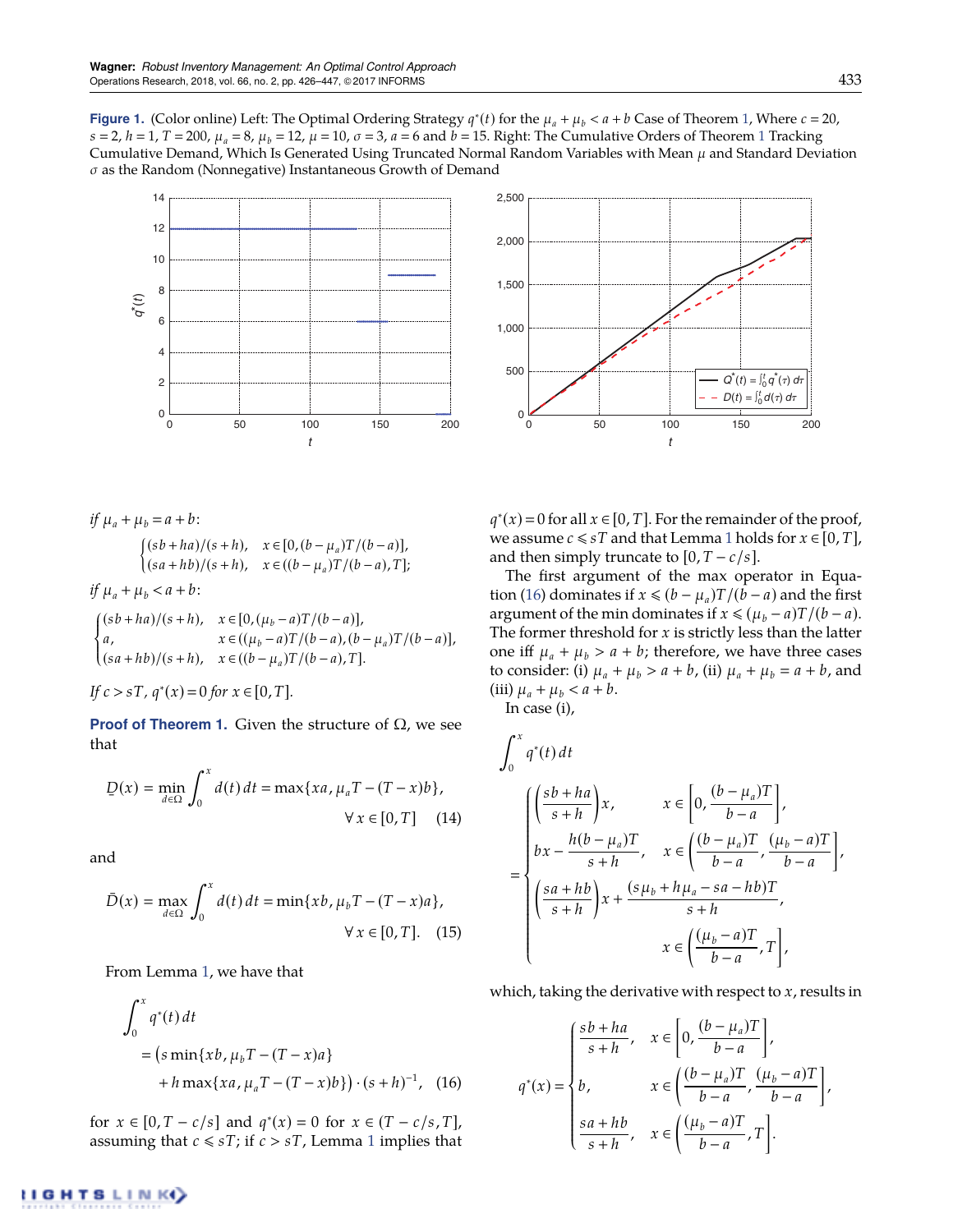In case (iii), we have that

$$
\int_0^x q^*(t) dt
$$
\n
$$
= \begin{cases}\n\left(\frac{sb+ha}{s+h}\right)x, & x \in \left[0, \frac{(\mu_b-a)T}{b-a}\right], \\
ax + \frac{s(\mu_b-a)T}{s+h}, & x \in \left(\frac{(\mu_b-a)T}{b-a}, \frac{(b-\mu_a)T}{b-a}\right], \\
\left(\frac{sa+hb}{s+h}\right)x + \frac{(s\mu_b+h\mu_a-sa-hb)T}{s+h}, \\
x \in \left(\frac{(b-\mu_a)T}{b-a}, T\right],\n\end{cases}
$$

which implies

$$
q^*(x) = \begin{cases} \frac{sb+ha}{s+h}, & x \in \left[0, \frac{(\mu_b-a)T}{b-a}\right] \\ a, & x \in \left(\frac{(\mu_b-a)T}{b-a}, \frac{(b-\mu_a)T}{b-a}\right] \\ \frac{sa+hb}{s+h}, & x \in \left(\frac{(b-\mu_a)T}{b-a}, T\right]. \end{cases}
$$

In case (ii), the middle scenario disappears. These solutions are applied for  $x \in [T - c/s, T]$  and  $q^*(x) = 0$ otherwise.  $\square$ 

# **3.1. Discussion of Theorem 1**

To provide a more intuitive discussion, we consider the case where  $\mu_a = \mu_b = \mu$  (i.e., *T* is large enough that convergence approximately holds). Differentiating Equations (14) and (15), we obtain two demand functions in  $\Omega$ :

$$
\underline{d}(t) = \begin{cases} a, & \text{if } t \le \frac{(b-\mu)T}{b-a} \\ b, & \text{if } t > \frac{(b-\mu)T}{b-a} \end{cases} \text{ and }
$$
\n
$$
\bar{d}(t) = \begin{cases} b, & \text{if } t \le \frac{(\mu-a)T}{b-a} \\ a, & \text{if } t > \frac{(\mu-a)T}{b-a} \end{cases}.
$$

The optimal robust solution in Theorem 1 *balances* the influence of these two extreme demands. To see this, consider demand that is uniformly distributed on the interval  $[D, \bar{D}]$  with CDF  $F$ , and consider further the  $\frac{1}{2}$  application of the newsvendor model with unit overage cost *h* and unit underage cost *s*. The standard newsvendor solution *Q*⇤ prescribes

$$
F(Q^*) = \frac{s}{s+h} \implies \frac{Q^*-Q}{\overline{D}-Q} = \frac{s}{s+h} \implies Q^* = \frac{s\overline{D}+hQ}{s+h}.
$$

Associating  $Q^* = \int_0^x q^*(t) dt$ ,  $\overline{D}(x) = \overline{D}$ , and  $\overline{D}(x) = \overline{D}$ <br>for any  $x \in [0, T - c/c]$ , we obtain the main case of for any  $x \in [0, T - c/s]$ , we obtain the main case of Lemma 1, which drives Theorem 1. Thus, our optimal robust solution balances theinfluence of these two polar extreme demands, as a function of the mismatch costs *s* and *h* in a newsvendor fashion.

The optimal robust ordering strategy depends on the relative sizes of  $\mu$  and  $(a + b)/2$ . Since  $\mu$  already has the interpretation of the mean drift rate of demand, we interpret  $(a + b)/2$  as the median. Therefore, there is a notion of skewness that influences the ordering strategy. While linking the relative order of the mean and median might be imprecise in a statistical sense (see von Hippel 2005), it will suffice for our purposes. If  $\mu > (a + b)/2$  we shall say our uncertainty set  $\Omega$  has positive skew; likewise, if  $\mu < (a + b)/2$ , then we say  $\Omega$ has negative skew; finally, if  $\mu = (a + b)/2$ , we say  $\Omega$  is symmetric.

In all three cases of Theorem 1 (i.e., all skewness possibilities for  $\Omega$ ), there is a partition of the horizon [0, *T*] into two–three intervals, which we denote as "early," "middle," and "late" (in the second case, there is no middle interval); the specific partitions depend on the level of skewness of  $\Omega$ . In all three cases, during the early interval, the ordering rate is  $(sb + ha)/(s + h)$  and during the late interval, the ordering rate is  $(sa + hb)/$  $(s + h)$ ; both ordering rates are simple weighted averages of the lower and upper bounds of the demand growth rate. The ordering rates also depend on the relative values of *s* and *h*: if *s* > *h*, then the earlier ordering is faster, to avoid the more expensive stockouts, and then the later ordering is slower to avoid inventory holding cost; if *s* < *h*, the observation is reversed, with slower ordering first, to avoid the more expensive inventory holding cost, and then faster ordering to avoid stockout costs.

We next focus our discussion on nonsymmetric  $\Omega$ sets. The most prominent difference between the first (positively skewed  $\Omega$ ) and third (negatively skewed  $\Omega$ ) cases in Theorem 1 is the ordering level in the middle interval. If  $\Omega$  has positive skew, the upper bound on the demand rate *b* is selected for the ordering rate; the relatively large mean drift of demand, compared to the median, induces the fast ordering in the middle interval so that the orders can "catch up" to demand that is growing fast. In contrast, if  $\Omega$  has negative skew, the mean drift is relatively small, and the lower bound of the demand growth rate *a* is selected as the ordering rate, allowing the slow-growing demand to catch up with the supply.

# **3.2. Guidelines for Selecting**  $(\mu_a, \mu_b, a, b)$

We next provide a numerical study based on linear regression to further explore the issues we addressed above qualitatively for the special case where  $\mu_a =$  $\mu_b = \mu$ . The economics are as follows:  $c = 20$ ,  $s = 2$ ,  $h = 1$ . We set the true mean  $\mu = 10$  and standard deviation  $\sigma$  = 3, and we generate the true demand using truncated normal random variables with mean  $\mu$  and standard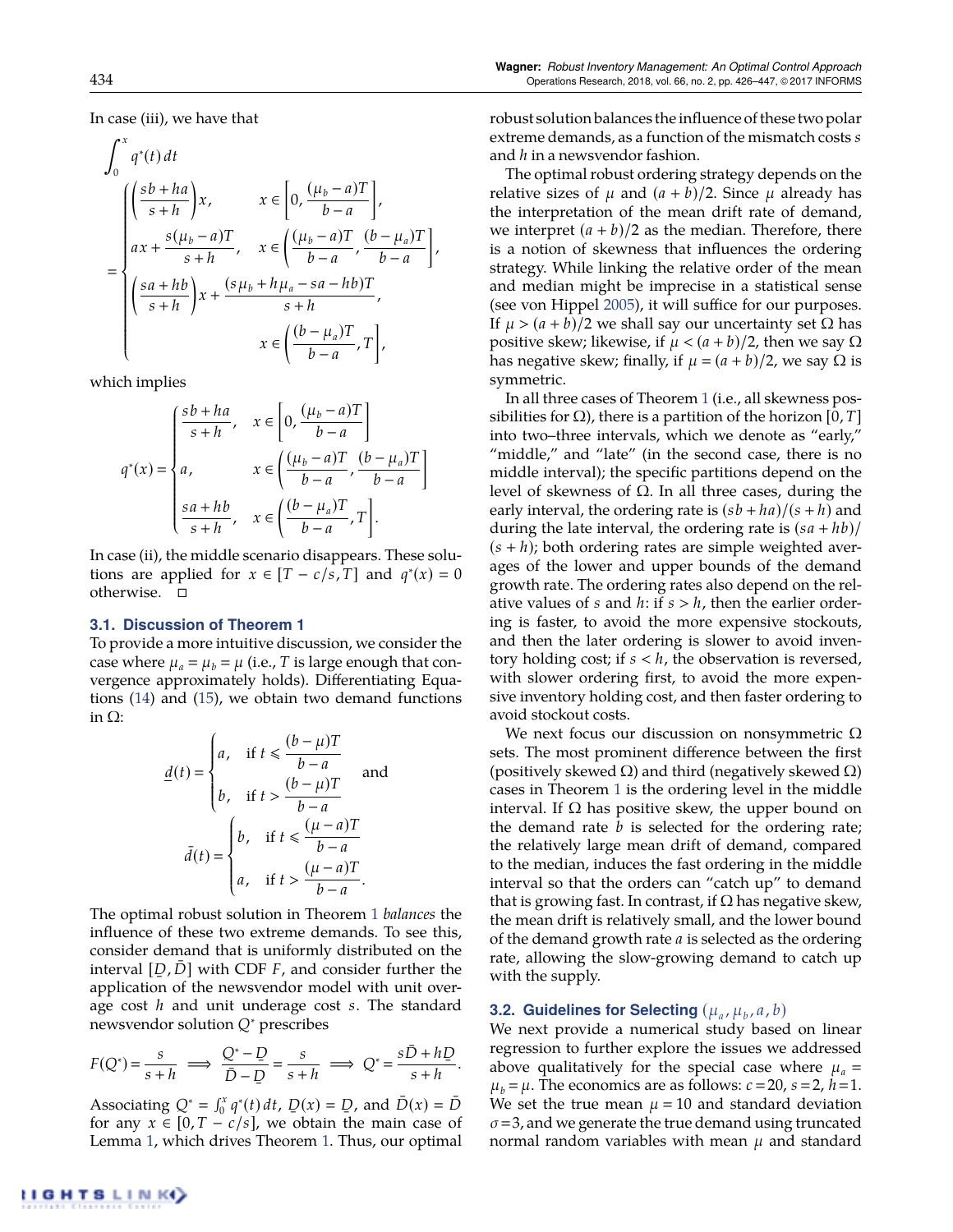deviation  $\sigma$  as the random (nonnegative) instantaneous growth rate of demand. We consider  $\mu_a \in \{8, 9\}$ ,  $\mu_b \in$  $\{11, 12\}$ ,  $a \in \{6, 7\}$ , and  $b \in \{13, 14\}$ . These parameters allow us to study asymmetry of  $\mu$  with respect to both intervals  $[\mu_a, \mu_b]$  and  $[a, b]$ ; in addition, the different combinations of the ( $\mu_a$ ,  $\mu_b$ ,  $a$ ,  $b$ ) parameters lead to all three of the cases in Theorem 1. For each set of  $(\mu_a, \mu_b, a, b)$  values, we calculate the average percent increase in inventory costs of the robust strategy in Theorem 1 over the omniscient strategy of ordering  $q = d$  (which would require perfect knowledge of  $d$ in advance), over  $n = 10,000$  simulation trials; in other words, if  $Z_i^{\text{robust}}$  and  $Z_i^* = c \int_0^T d(t) dt$  are the inventory costs of our robust strategy and the omniscient strategy in trial *i*, respectively, we return the average percent increase

$$
PI = \frac{1}{n} \sum_{i=1}^{n} \frac{Z_i^{\text{robust}} - Z_i^*}{Z_i^*};
$$

these 16 experiments result in values of *PI* that ranged from a minimum of 23.1% to a maximum of 76.9%, with a mean (median) of 48.4% (47.0%). Note that our baseline is the omniscient strategy of ordering  $q = d$ , which is not implementable in practice, and thus provides a very conservative benchmark.

To understand the impact of the  $(\mu_a, \mu_b, a, b)$  parameters precisely, we fitted a multiple-variable linear regression with these parameters as the independent variables and *PI* as the dependent variable over the 16 observations (experiments), obtaining

$$
PI = -5.378 + 0.106\mu_a + 0.223\mu_b + 0.051a + 0.153b.
$$

The adjusted- $R^2 = 0.971$ , the *a* coefficient is significant at the 0.01 level, and the other coefficients are significant at the 0.001 level. We observe that the  $\mu_b$  and *b* parameters more strongly deteriorate the performance of our robust strategy, and this is due to *s* > *h*. The robust optimization approach, being naturally conservative, avoids the more costly stockout; by setting the  $\mu_b$  and *b* parameters relatively large (with respect to the  $\mu_a$  and *a* parameters), we are exacerbating the conservatism, which results in higher costs. Alternatively, if *h* > *s*, we observe the opposite effect of stronger negative impact from the  $\mu_a$  and  $a$  parameters. In both cases, the  $\mu_a$  and  $\mu_b$  parameters have a stronger impact (in terms of regression coefficients) than the respective *a* and *b* parameters. Consequently, this analysis provides qualitative guidance on how to set the parameters as a function of the *s* and *h* values: if the unit shortage cost is greater than the unit holding cost, set  $\mu_b$  and *b* relatively closer to  $\mu$  than  $\mu_a$  and  $\alpha$ , and vice versa if holding costs are larger than shortage costs, in order to avoid exacerbating the natural conservatism of robust optimization.

# **3.3. Terminal Costs**

In this section, we explore the impact of terminal costs that are incurred at the end of the planning horizon at time  $t = T$ . In particular, we assume that there is a unit underage cost  $F_u > 0$  and a unit overage cost  $F_o > 0$  such that the model incurs the terminal cost

$$
\max\{F_oI(T), -F_uI(T)\}.
$$

These costs suggest a natural modification to the second and third sets of constraints in the model in Equation (5), namely,

$$
y(x) \geq [h+F_o \delta(x-T)] I(x), \quad \forall \, d \in \Upsilon, \, \forall \, x \in [0,T]
$$

and

$$
y(x) \geq -[s + F_u \delta(x - T)]I(x), \quad \forall d \in \Upsilon, \forall x \in [0, T],
$$

where  $\delta$  is the Dirac delta function. It is straightforward to show, by modifying the proofs of Lemma 1 and Theorem 1 in a natural way, the following corollary, where  $q_F^*$  is the optimal ordering rate function under terminal costs and  $q^*$  is the positive part of the optimal ordering rate function from Theorem 1 (without terminal costs and not restricted to  $x \leq T - c/s$ ).

**Corollary 1.** *Letting*  $\Upsilon = \Omega$ *,* 

1. *if*  $c \le F_u$ , then  $q_F^*(x) = q^*(x)$  for  $x \in [0, T]$ ; 2. *if*  $F_u < c \leq sT + F_u$ , then  $q_F^*(x) = q^*(x)$  for  $x \in [0, T (c - F_u)/s$  *and*  $q_F^*(x) = 0$  *for*  $x \in (T - (c - F_u)/s, T]$ *;* 3. *if*  $sT + F_u < c$ , then  $q_F^*(x) = 0$  for  $x \in [0, T]$ .

We conclude this section by providing intuition about this corollary. In Case 1, the unit terminal cost *Fu* is greater than the unit purchasing cost, and ordering continues until time  $t = T$  to minimize the chance of a stockout. In Case 2, ordering stops at time  $\tilde{t}$  =  $T - (c - F_u)/s$  because it is cheaper to incur a shortage for the remainder of the planning horizon than to purchase new products; in other words, the cumulative shortage cost *per unit* over the interval  $[t, T]$ , for  $t \geq \tilde{t}$ , is  $F_u + s(T - t) \le F_u + s(T - \tilde{t}) = c$ ; therefore, for  $t \ge \tilde{t}$ , it is cheaper to incur the shortage costs for the remaining horizon, than to procure new units. In Case 3, no ordering ever takes place since it is cheaper to incur a stockout for the entire planning horizon [0, *T*] than to purchase any units. Finally, we point out that the terminal overage cost  $F<sub>o</sub>$  does not play a role; this is due to the model ending up with a shortage, as long as  $d \in \Omega$ (cf., Equation (11) for the  $x \in (A, T]$  case); however, note that if  $d \notin \Omega$ , the ordering strategy in Theorem 1 could indeed end with positive inventory, incurring the  $F_{o}$  cost.

# **4. Dynamic Robust Inventory Management**

In this section we introduce and analyze numerous dynamic variants of the static model studied in the previous section. These models allow us to study periodic review in a variety of scenarios. Our models are nonanticipatory. In other words, we consider a sequence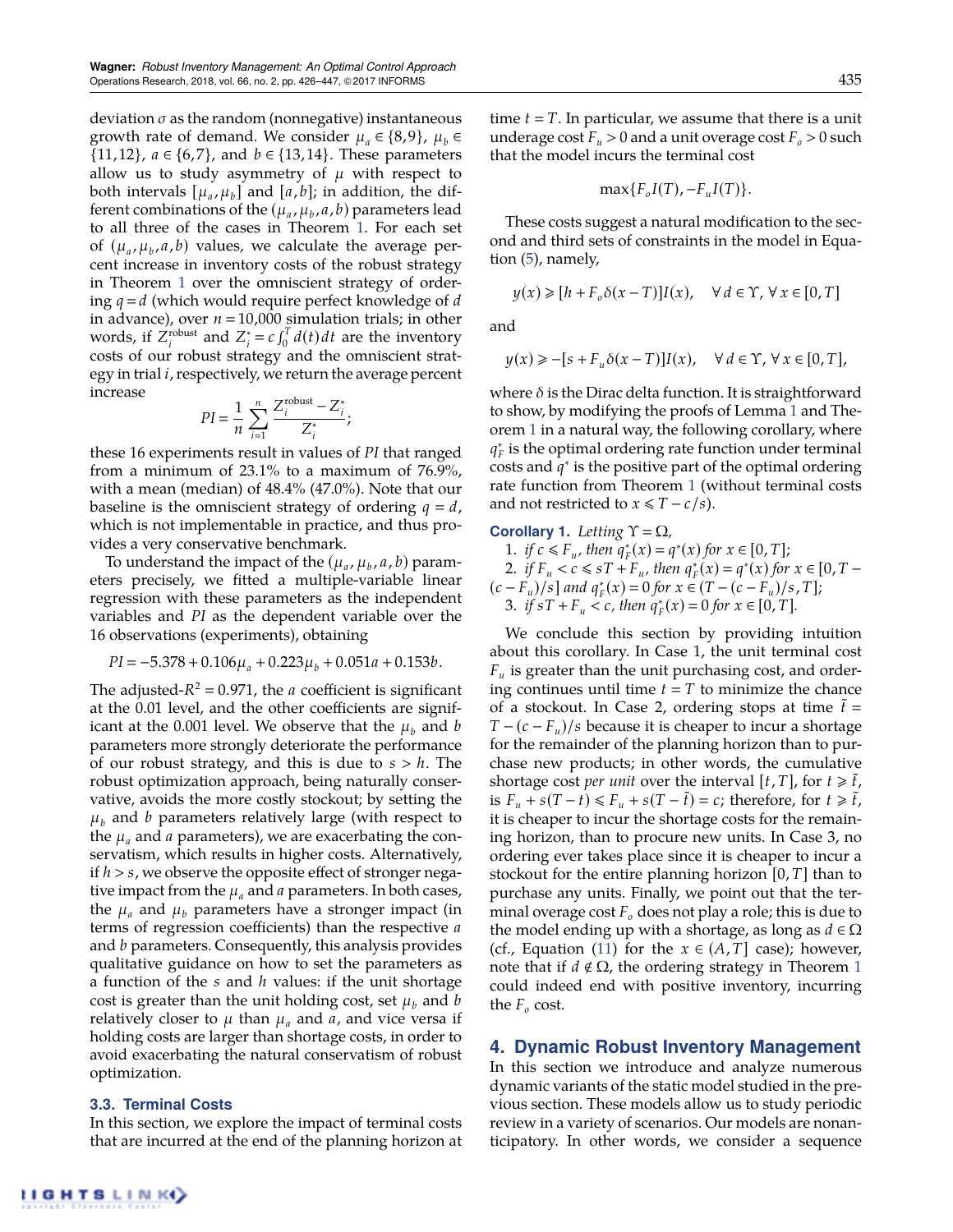as Solyalı et al. (2016) and Mamani et al. (2016). To motivate our model, suppose that at time  $\tau \in [0, T]$ we have observed the past demand stream rate, which we denote as  $\bar{d}(t)$ ,  $t \in [0, \tau]$ , and we have recorded the past ordering strategy  $\hat{q}(t)$ ,  $t \in [0, \tau]$ . Consequently, at time  $\tau$ , we also know the inventory position  $I(\tau)$  =  $\int_0^{\tau} (\hat{q}(t) - \hat{d}(t)) dt$ . For now, we only assume that  $\hat{d} \in$  $\mathscr{L}^2[0, \tau]$  and that  $\hat{d}(t) \geq 0$  for all  $t \in [0, \tau]$ .

In what follows, the *consistency* of the observed demand stream  $\tilde{d}$  with the uncertainty set  $\Omega$  will be important. In particular, we define the projection  $P_{\tau}(\Omega)$ as the set of functions on [0,  $\tau$ ] that can be extended to a function contained in  $\Omega$ :

$$
P_{\tau}(\Omega) = \left\{ d \in \mathcal{L}^{2}[0, \tau] : \mu_{a}T - b(T - \tau) \leq \int_{0}^{\tau} d(x) dx \leq \mu_{b}T - a(T - \tau), a \leq d(x) \leq b, \forall x \in [0, \tau] \right\}.
$$
 (17)

We shall say that *d* is consistent with  $\Omega$  if  $d \in P_{\tau}(\Omega)$ . To the best of our knowledge, the issue of consistency has not been studied in previous rolling-horizon dynamic robust models, and the standard assumption is that  $d$  is indeed consistent; we are the first to study what can be done if there is no consistency between observed realizations and the uncertainty set. Note that it is quite possible that observed demand streams are inconsistent, as the literature typically considers uncertainty sets that do not span the support of the underlying distribution (e.g., in Bandi and Bertsimas 2012, the authors' uncertainty set only covers  $\Gamma$  standard deviations away from the mean for normally distributed uncertainties). Furthermore, the discussion on Ben-Tal et al. (2009, pp. 32–33) recommends choosing an uncertainty set that is smaller than the distributional support. However, an inconsistent demand stream results in problems of well-posedness and implementation of a rolling-horizon strategy. A standard approach in a rolling-horizon framework is to define an uncertainty set for the remaining horizon as the intersection of the observed demand stream and the original uncertainty set; in our context, at time  $\tau$ , an uncertainty set for  $[\tau, T]$ can be defined as  $\Omega \cap d$ . However, if  $d \notin P_{\tau}(\Omega)$ , then the intersection is empty, and the robust optimization model for  $[\tau, T]$  is not well defined. Indeed, in Mamani et al. (2016), this issue is assumed away (see second paragraph of section 4 in Mamani et al. 2016). In this section, we study this issue in depth.

In the following sections we present a basic analysis, for various dynamic models, in terms of a single review epoch  $\tau$ . We begin, in Section 4.1, by providing generalizations of Lemma 1 that allow for positive and negative initial inventories, respectively, at a generic time  $\tau$ . In Section 4.2, we present a myopic dynamic model where at time  $\tau$  we utilize a new uncertainty set for the remaining time horizon  $[\tau, T]$  that does not depend on the past demand realization d. In Sections 4.3.1 and 4.3.2 we define uncertainty sets on  $[\tau, T]$  that depend on the demand realization *d*. In the former, we assume that *d* is consistent,  $d \in P_{\tau}(\Omega)$ . In the latter section we consider  $d \notin P_{\tau}(\Omega)$ , and we find the nearest function  $d^* \in P_{\tau}(\Omega)$  to *d*; if *d*<sup>∗</sup> is "not too far" from *d*, we build an appropriate uncertainty set for  $[\tau, T]$  in terms of  $d^*$ ; if *d*<sup>\*</sup> is "too far" from *d*, we build a new uncertainty set for  $[\tau, T]$  based on the observed demand d.

### **4.1. Structural Results**

As mentioned above, we consider various robust uncertainty sets for the demand streams defined on  $[\tau, T]$ . For now, we use  $\Upsilon$  as a generic uncertainty set and later specify the full details of various sets. The basic optimization problem used in our dynamic models, for a generic uncertainty set  $\Upsilon$  and initial inventory position  $I(\tau)$ , is

$$
\min_{q(x)\geq 0} \int_{\tau}^{T} (cq(x) + y(x)) dx,
$$
\n
$$
\text{s.t. } y(x) \geq h \left( I(\tau) + \int_{\tau}^{x} (q(t) - d(t)) dt \right),
$$
\n
$$
\forall d \in \Upsilon, \forall x \in [\tau, T],
$$
\n
$$
y(x) \geq -s \left( I(\tau) + \int_{\tau}^{x} (q(t) - d(t)) dt \right),
$$
\n
$$
\forall d \in \Upsilon, \forall x \in [\tau, T]. \quad (18)
$$

Once Model (18) is solved and an optimal robust ordering rate function  $q^*(t)$  is defined on  $[\tau, T]$  for a given review epoch  $\tau$ , we can easily extend the analysis to a countable set of review epochs  $\mathcal{T} = {\tau_1, \tau_2, \ldots} \subseteq$ [0, *T*]. At review epoch  $\tau_i \in \mathcal{T}$ , we determine  $q^*(t)$  as a function of  $I(\tau_i)$  for  $t \in [\tau_i, T]$ , but only apply it on  $[\tau_i, \tau_{i+1})$ , and at time  $\tau_{i+1}$  we solve a new variant of Model (18).

We also generalize Equations (6) for the generic uncertainty set  $\Upsilon$  defined on  $[\tau, T]$ , to determine the minimum and maximum cumulative demands on  $[\tau, x]$ , for all  $x \in [\tau, T]$ :

$$
D_{\tau}^{\Upsilon}(x) = \min_{d \in \Upsilon} \int_{\tau}^{x} d(t) dt \text{ and}
$$

$$
\bar{D}_{\tau}^{\Upsilon}(x) = \max_{d \in \Upsilon} \int_{\tau}^{x} d(t) dt. \tag{19}
$$

We shortly generalize Lemma 1 to accommodate a nonzero initial inventory position  $I(\tau)$  for a generic uncertainty set  $\Upsilon$  on  $[\tau, T]$ . We provide two lemmas, one for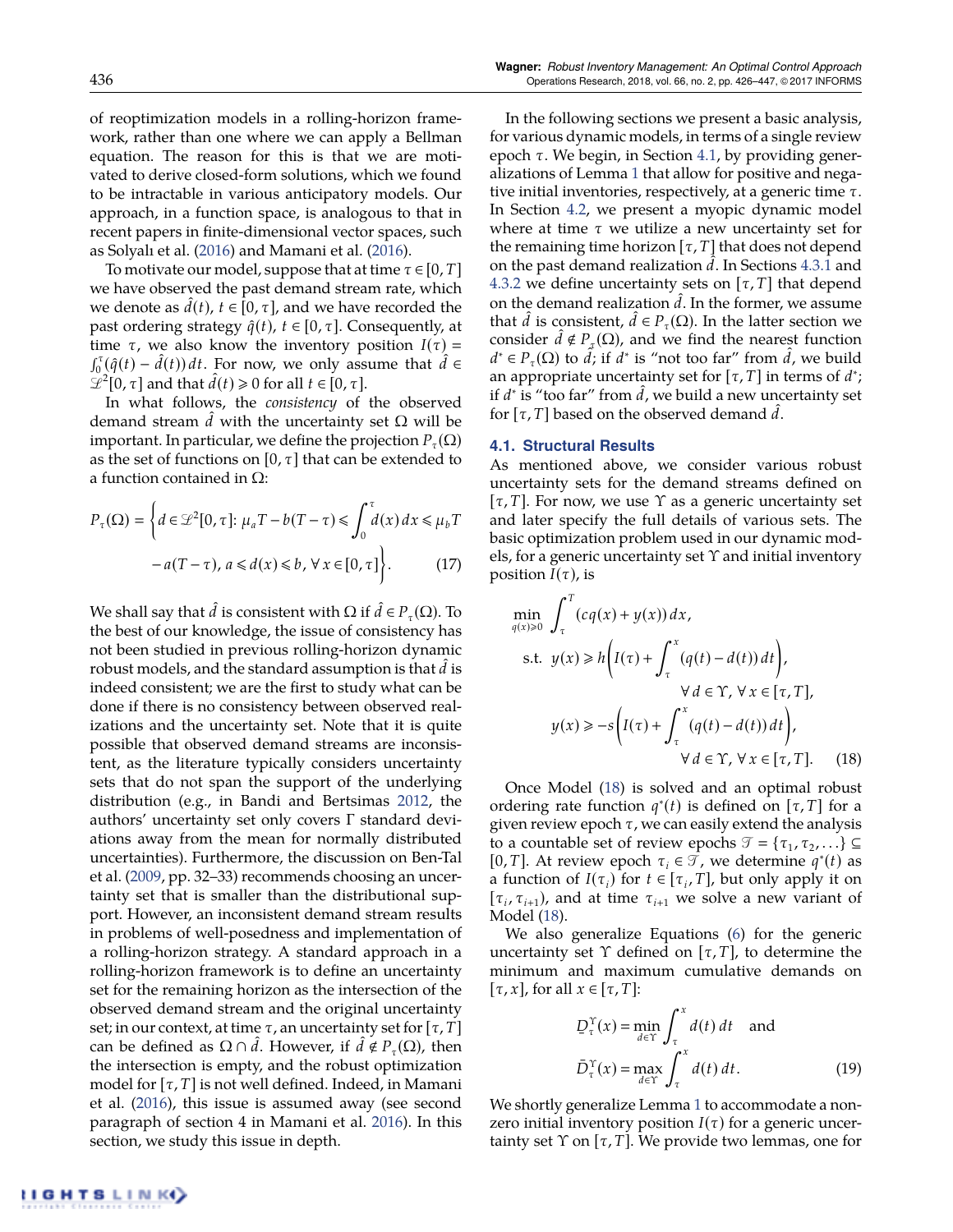nonnegative initial inventory  $I(\tau) \geq 0$  and another for an initial backlog  $I(\tau) < 0$ . To concisely present the first lemma, it is useful to define a threshold parameter for the case of nonnegative initial inventory.

**Definition 1.** If  $I(\tau) \ge 0$  and  $(s\overline{D}_{\tau}^{\Upsilon}(T) + h\overline{D}_{\tau}^{\Upsilon}(T))/$  $(s + h) \geqslant I(\tau)$ , let

$$
\chi_{\tau}^{\Upsilon} = \min x
$$
  
s.t. 
$$
\frac{s\bar{D}_{\tau}^{\Upsilon}(x) + h\bar{D}_{\tau}^{\Upsilon}(x)}{s+h} \ge I(\tau)
$$

$$
\tau \le x \le T.
$$

 $\chi_{\tau}^{\Upsilon}$  is well defined and unique since  $(s\bar{D}_{\tau}^{\Upsilon}(x))$  +  $hD_t^{\gamma}(x)/(s+h)$  is nonnegative and nondecreasing in *x*.

**Lemma 2.** *If*  $I(\tau) \ge 0$ *, then the optimal robust ordering rate function q*⇤ *satisfies the following:*

1. *If*  $c \le s(T - \tau)$  and  $I(\tau) \le (s\bar{D}_{\tau}^{\Upsilon}(T) + h\bar{D}_{\tau}^{\Upsilon}(T))/(s+h)$ , *then*

(a) *if*  $\chi^{\Upsilon}$   $\leq$  *T*  $-c$  /*s, then* i.  $q^*(x) = 0$ , for  $x \in [\tau, \chi^{\Upsilon}_\tau);$ ii.  $\int_{\tau}^{x} q^{*}(t) dt = (s\overline{D}_{\tau}^{\Upsilon}(x) + h\overline{D}_{\tau}^{\Upsilon}(x))/(s+h) - I(\tau),$ *for*  $x \in [\chi_{\tau}^{\Upsilon}, T - c/s]$ ; iii.  $q^*(x) = 0$ , for  $x \in (T - c/s, T]$ . (b) *If*  $\chi^T_\tau > T - c/s$ *, then*  $q^*(x) = 0$  *for all*  $x \in [\tau, T]$ *.* 

2. If  $c > s(T - \tau)$  or  $I(\tau) > (s\bar{D}_{\tau}^{\gamma}(T) + hD_{\tau}^{\gamma}(T))/(s + h)$ ,<br> $m \sigma^*(x) = 0$  for all  $x \in [\tau, T]$ *then*  $q^*(x) = 0$  *for all*  $x \in [\tau, T]$ *.* 

**Proof.** The proof is similar to that of Lemma 1, and is presented in the appendix.  $\Box$ 

**Lemma 3.** If  $I(\tau) < 0$ , then the optimal robust ordering rate *function q*⇤ *satisfies the following:*

1. If  $c \leq s(T - \tau)$ , then  $\frac{d}{dx} \int_{\tau}^{x} q(t) dt = (s\bar{D}_{\tau}^{\Upsilon}(x) + h\bar{D}_{\tau}^{\Upsilon}(x))/(s+h) - I(\tau),$  for  $x \in [\tau, T - c/s]$ ; (b)  $q^*(x) = 0$ , for  $x \in (T - c/s, T]$ . 2. If  $c > s(T - \tau)$ , then  $q^*(x) = 0$  for all  $x \in [\tau, T]$ .

**Proof.** The proof is similar to that of Lemma 2, and is presented in the appendix.  $\Box$ 

## **4.2. Sample-Path-Independent Uncertainty Set**

At time  $\tau$ , we consider an uncertainty set that does not depend on the observed sample demand path  $d(t)$ ,  $t \in [0, \tau)$ . A convenient characteristic of the following approach is that we do not need to concern ourselves with whether or not  $d$  is consistent with  $\Omega;$ consequently, this uncertainty set is perhaps the most naive possible, and we later compare its performance with more sophisticated approaches in Section 5.1, demonstrating that in certain situations, this simple approach suffices, whereas in other situations it offers subpar performance. We define the uncertainty set  $\Omega$ <sub>r</sub> as the set of demand rates on  $[\tau, T]$  that fall within the bounds *a* and *b*, and have an average drift value within  $[\mu_a, \mu_b]$  over the interval  $[\tau, T]$ :

$$
\Omega_{\tau} = \left\{ d \in \mathcal{L}^{2}[\tau, T] : \mu_{a} \leq \frac{1}{T - \tau} \int_{\tau}^{T} d(x) dx \leq \mu_{b},
$$
  

$$
a \leq d(x) \leq b, \forall x \in [\tau, T] \right\}.
$$

We consider Formulation (18) with  $\Upsilon = \Omega_{\tau}$ :

$$
\min_{q(x)\geq 0} \int_{\tau}^{T} (cq(x) + y(x)) dx
$$
\n
$$
\text{s.t. } y(x) \geq h \left( I(\tau) + \int_{\tau}^{x} (q(t) - d(t)) dt \right),
$$
\n
$$
\forall d \in \Omega_{\tau}, \forall x \in [\tau, T],
$$
\n
$$
y(x) \geq -s \left( I(\tau) + \int_{\tau}^{x} (q(t) - d(t)) dt \right),
$$
\n
$$
\forall d \in \Omega_{\tau}, \forall x \in [\tau, T]. \tag{20}
$$

Our subsequent results depend on the sign of the inventory position  $I(\tau)$  at time  $\tau$ , and our proofs utilize Lemmas 2 and 3 with  $\Upsilon = \Omega_{\tau}$ . We demonstrate that, under certain conditions, if there is an initial back $log I(\tau)$  < 0, our optimal strategy orders an impulse at time  $\tau$ , and then applies a variant of the strategy in Theorem 1. Alternatively, if there is an initial nonnegative stock of inventory  $I(\tau) \ge 0$ , then, under certain conditions, the optimal robust strategy is to order nothing on the interval  $[\tau, \chi_{\tau}^{\Omega_{\tau}})$ , to allow the stock to deplete, where  $\chi_{\tau}^{\Omega_{\tau}}$  is Definition 1 evaluated with  $\Upsilon = \Omega_{\tau}$ , and then a variant of the strategy in Theorem 1 on the interval  $[\chi_{\tau}^{\Omega_{\tau}}, T]$ . If the conditions are not met, then it is optimal to order nothing for the entire interval  $[\tau, T]$ .

The following theorem characterizes the optimal robust ordering rate function  $q^*$  for the  $\Omega$ <sub>*r*</sub> uncertainty set, where  $\delta \in \mathcal{L}^2[\tau, T]$  is the Dirac delta function (i.e., an impulse). Note that inventory control using impulse functions is well established in the literature; see, for example, Harrison et al. (1983) and Harrison and Taksar (1983). This theorem is illustrated in Figure 2.

**Theorem 2.** Letting  $\theta_1 = ((b - \mu_a)T + (\mu_a - a)\tau)/(b - a)$ *and*  $\theta_2 = ((\mu_b - a)T + (b - \mu_b)\tau)/(b - a)$ , we have the fol*lowing:*

1. If  $I(\tau) < 0$  and  $c \leq s(T - \tau)$ , then the optimal robust *ordering rate function*  $q^*(x) = 0$  *for*  $x \in (T - c/s, T]$  *and the following strategy for*  $x \in [\tau, T - c/s]$ :

$$
\begin{aligned} &\textit{If}\;\mu_a + \mu_b > a + b;\\ &-I(\tau)\delta(x-\tau) + \begin{cases} (sb+ha)/(s+h), &x\in(\tau,\theta_1],\\ b, &x\in(\theta_1,\theta_2],\\ (sa+hb)/(s+h), &x\in(\theta_2,T]; \end{cases}\\ &\textit{if}\;\mu_a + \mu_b = a + b;\\ &-I(\tau)\delta(x-\tau) + \begin{cases} (sb+ha)/(s+h), &x\in(\tau,\theta_1],\\ (sa+hb)/(s+h), &x\in(\theta_1,T]; \end{cases} \end{aligned}
$$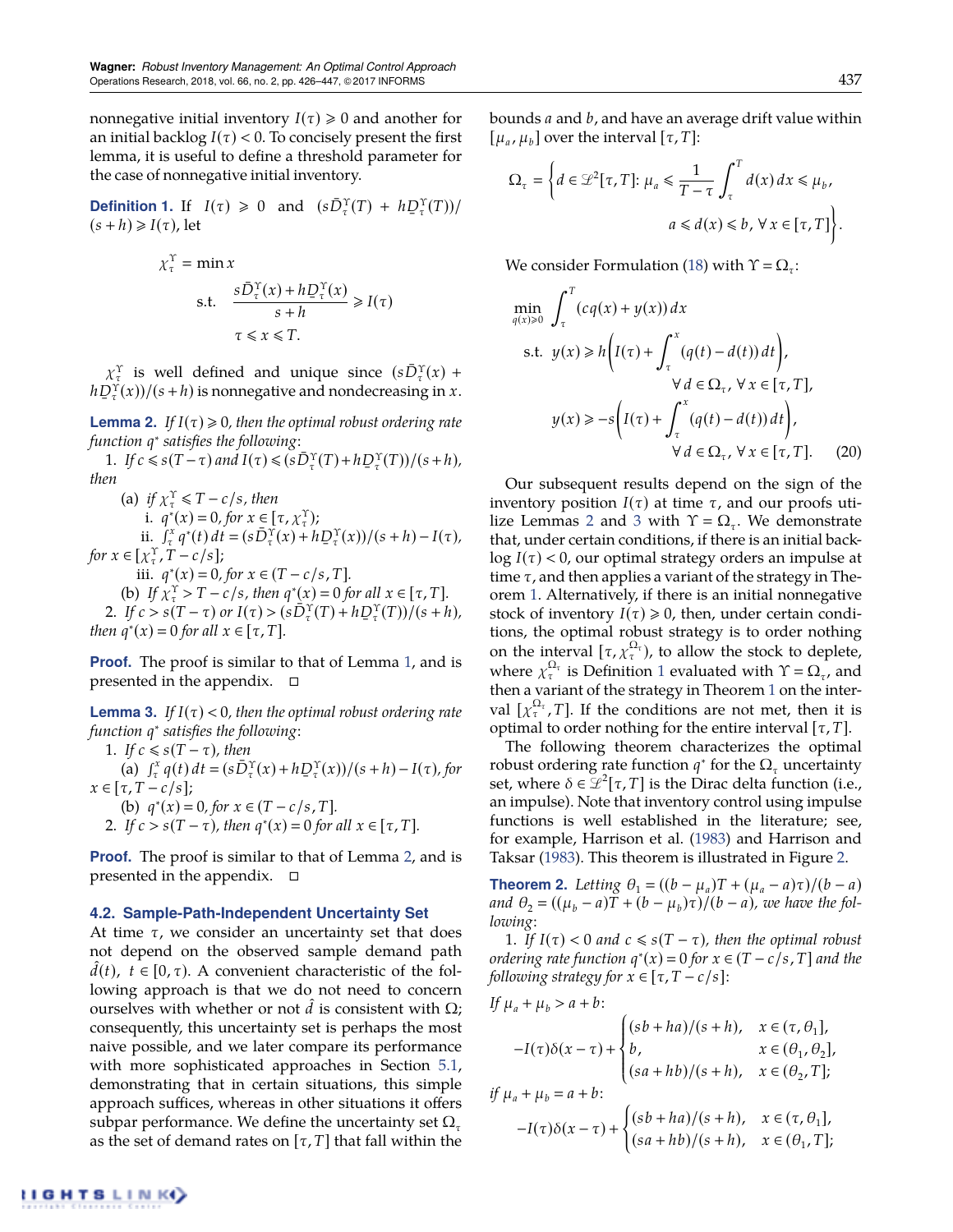**Figure 2.** (Color online) Left: The Optimal Ordering Strategy  $q^*(t)$  for the  $\mu_a + \mu_b > a + b$  Case of Theorem 2, Where  $c = 20$ ,  $s = 2$ ,  $h = 1$ ,  $T = 400$ ,  $\tau_1 = 100$ ,  $\tau_2 = 200$ ,  $\tau_3 = 300$ ,  $\mu_a = 8$ ,  $\mu_b = 12$ ,  $\mu = 10$ ,  $\sigma = 3$ ,  $a = 0$  and  $b = 15$ . Right: The Cumulative Orders of Theorem 2 Tracking Cumulative Demand, Which Is Generated Using Truncated Normal Random Variables with Mean  $\mu$  and Standard Deviation  $\sigma$  as the Random (Nonnegative) Instantaneous Growth of Demand



*if*  $\mu_a + \mu_b < a + b$ :

$$
-I(\tau)\delta(x-\tau)+\begin{cases} (sb+ha)/(s+h), & x\in(\tau,\theta_2],\\ a, & x\in(\theta_2,\theta_1],\\ (sa+hb)/(s+h), & x\in(\theta_1,T].\end{cases}
$$

: *If*  $I(\tau) < 0$  *and*  $c > s(T - \tau)$ *,*  $q^*(x) = 0$  for all  $x \in [\tau, T]$ *.* 2. If  $I(\tau) \geq 0$ ,  $c \leq s(T-\tau)$ ,  $I(\tau) \leq (s\overline{D}_{\tau}^{Q_{\tau}}(T) + h\overline{D}_{\tau}^{Q_{\tau}}(T))/t$  $(s+h)$ , and  $\chi_{\tau}^{\Omega_{\tau}} \leq T-c/s$ , then the optimal robust ordering strategy is the following strategy, applied for  $x \in [\chi_{\tau}^{\Omega_{\tau}}]$ , *Tc*/*s*]*, and zero otherwise:*

$$
If \mu_a + \mu_b > a + b:
$$
\n
$$
\begin{cases}\n(sb + ha)/(s + h), & x \in (\tau, \theta_1], \\
b, & x \in (\theta_1, \theta_2], \\
(sa + hb)/(s + h), & x \in (\theta_2, T];\n\end{cases}
$$
\n
$$
if \mu_a + \mu_b = a + b:
$$
\n
$$
\begin{cases}\n(sb + ha)/(s + h), & x \in (\tau, \theta_1], \\
(sa + hb)/(s + h), & x \in (\theta_1, T];\n\end{cases}
$$
\n
$$
if \mu_a + \mu_b < a + b:
$$
\n
$$
\begin{cases}\n(sb + ha)/(s + h), & x \in (\tau, \theta_2], \\
a, & x \in (\theta_2, \theta_1], \\
(sa + hb)/(s + h), & x \in (\theta_1, T].\n\end{cases}
$$
\n
$$
If I(\tau) \ge 0 \text{ and } c > s(T - \tau) \text{ or } I(\tau) > (sD_t^{C_\tau}(T) + h)
$$

*If***I**( $\tau$ )  $\geq$  0 *and*  $c > s(T - \tau)$  or  $I(\tau) > (s\bar{D}_{\tau}^{\Omega_{\tau}}(T) + h\bar{D}_{\tau})$ <br>  $I(h)$  or  $x^{\Omega_{\tau}} > T$ , also then the optimal reduct  $D_\tau^{\Omega_\tau}(T))/$  $(s+h)$  *or*  $\chi_{\tau}^{\Omega_{\tau}} > T - c/s$ , then the optimal robust ordering *strategy*  $q^*(x) = 0$  *for all*  $x \in [\tau, T]$ *.* 

**Proof.** The proof is similar to that of Theorem 1, and is presented in the appendix.  $\Box$ 

Note that there are many similarities and differences between the static and dynamic variants described in



Theorems 1 and 2 that are worth discusssing. In both cases, the ordering rates (when there is ordering) are the same, either being a demand bound *a* or *b*, or one of two weighted averages of the bounds (*sb*+*ha*)/(*s*+*h*) or  $(sa + hb)/(s + h)$ . The value of  $\mu_a + \mu_b - (a + b)$  also plays the same role in both Theorems 1 and 2; this will not be true for subsequent models where the uncertainty set depends on the observed demand stream d. Similarly, the partition of  $[\tau, T]$  in Theorem 2 is a straightforward generalization of the partition of  $[0, T]$  in Theorem 1; again, this will not be true for subsequent models that depend on  $\tilde{d}$ . The main difference between Theorems 1 and 2 is the impact of the observed inventory position  $I(\tau)$ : if there is a backlog, an impulse order is applied to immediately arrive at the case of zero initial inventory (as in Theorem 1), and if there is nonnegative stock, the optimal robust strategy is to order nothing until a threshold time  $\chi_{\tau}^{\Omega_{\tau}}$ , which allows the inventory to deplete.

# **4.3. Sample-Path-Dependent Uncertainty Sets**

In this section we present two approaches for defining uncertainty sets that incorporate past demand information, as represented by the observed demand stream  $d(t)$  for  $t \in [0, \tau]$ . In the first, in Section 4.3.1, we assume that  $d \in P_{\tau}(\Omega)$ , where the projection  $P_{\tau}(\Omega)$  is the set of functions on  $[0, \tau]$  that can be extended to a function in  $\Omega$ ; the set  $P_{\tau}(\Omega)$  is formally defined in Equation (17). In the second, in Section 4.3.2, we assume  $d \notin P_{\tau}(\Omega)$  and we find the nearest function  $d^* \in P_{\tau}(\Omega)$ to *d*. If *d*<sup>\*</sup> is not "too far" from *d*, we then define an uncertainty set using  $d^*$ ; if  $d^*$  is too far from  $d$ , we discuss a reparameterized uncertainty set based on d. In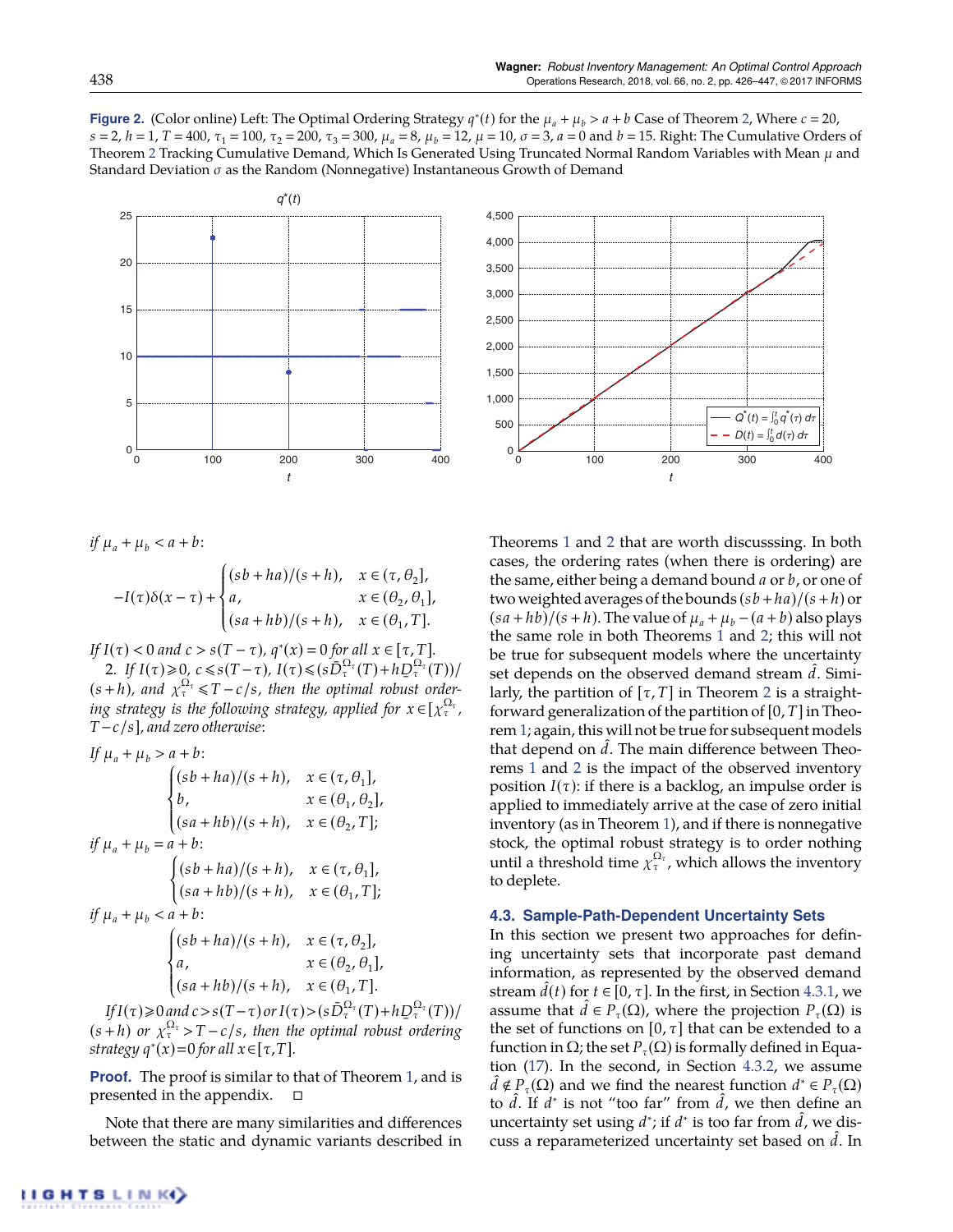both cases we assume that  $\hat{d} \in \mathcal{L}^2[0,\tau]$ , and that  $\hat{d}$  is nonnegative and bounded.

The literature that studies rolling-horizon robust inventory models (e.g., Mamani et al. 2016, Solyalı et al. 2016) implicitly assumes that  $d$  is consistent with  $\Omega$ ; thus, our results in Section 4.3.1 can be interpreted as a control-theoretic generalization of these results. However, the assumption of consistency is rather strong, since many uncertainty sets are specifically designed to be strict subsets of the support of the underlying distributions (e.g., see Bandi and Bertsimas 2012 and Ben-Tal et al. 2009), and this issue has, to the best of our knowledge, not been studied. Therefore, the analysis in Section 4.3.2 is new to the literature.

**4.3.1.**  $\hat{d}$  **is Consistent with**  $\Omega$ . In this subsection, we assume  $\hat{d} \in P_{\tau}(\Omega)$ . We define an uncertainty set  $\Omega^{\hat{d}}_{\tau}$  that consists of all functions  $d \in \mathcal{L}^2[\tau, T]$  that extend  $\hat{d}$  to a function contained in the original set  $\Omega$ :

$$
\Omega_{\tau}^{\hat{d}} = \left\{ d \in \mathcal{L}^2[\tau, T] : \mu_a T \le \int_0^{\tau} \hat{d}(x) dx + \int_{\tau}^T d(x) dx \right\}
$$

$$
\le \mu_b T, a \le d(x) \le b, \forall x \in [\tau, T] \right\}.
$$
 (21)

Since  $\hat{d} \in P_{\tau}(\Omega_{\tau})$ , the set  $\Omega_{\tau}^{d}$  is well defined and nonempty. We consider Formulation (18) with  $\Upsilon = \Omega_i^{\hat{d}}$ .

$$
\min_{q(x)\geq 0} \int_{\tau}^{T} (cq(x) + y(x)) dx
$$
\n
$$
\text{s.t. } y(x) \geq h \left( I(\tau) + \int_{\tau}^{x} (q(t) - d(t)) dt \right),
$$
\n
$$
\forall d \in \Omega_{\tau}^{\hat{d}}, \forall x \in [\tau, T],
$$
\n
$$
y(x) \geq -s \left( I(\tau) + \int_{\tau}^{x} (q(t) - d(t)) dt \right),
$$
\n
$$
\forall d \in \Omega_{\tau}^{\hat{d}}, \forall x \in [\tau, T].
$$

The solution to this problem depends on the cumulative demand observed in  $d$  up to time  $\tau$ ; we next define the relevant metric.

**Definition 2.**  $\hat{D}(\tau) = \int_0^{\tau} \hat{d}(x) dx$ .

The following theorem characterizes the optimal robust ordering rate function  $q^*$  for the  $\Omega^d_\tau$  uncertainty set, which assumes that  $d \in P_{\tau}(\Omega)$ .

**Theorem 3.** Letting  $\hat{\theta}_1 = ((b - \mu_a)T + \hat{D}(\tau) - a\tau)/(b - a)$ ,  $\hat{\theta}_2 = ((\mu_b - a)T + b\tau - \hat{D}(\tau))/(b - a)$ , and  $\Psi = ((\mu_a + \mu_b)T - \hat{D}(\tau))/b$  $(T - \tau)(a + b)/2$ *, we have the following*:

1. If  $I(\tau) < 0$  and  $c \leq s(T - \tau)$ , then the optimal robust *ordering rate function*  $q^*(x) = 0$  *for*  $x \in (T - c/s, T]$  *and the following strategy for*  $x \in [\tau, T - c/s]$ :

If 
$$
\hat{D}(\tau) < \Psi
$$
:  
\n
$$
-I(\tau)\delta(x-\tau) + \begin{cases}\n(sb+ha)/(s+h), & x \in (\tau, \hat{\theta}_1], \\
b, & x \in (\hat{\theta}_1, \hat{\theta}_2], \\
(sa+hb)/(s+h), & x \in (\hat{\theta}_2, T];\n\end{cases}
$$

$$
\begin{aligned}\n&if\ \hat{D}(\tau) = \Psi; \\
&-I(\tau)\delta(x-\tau) + \begin{cases}\n(sb + ha)/(s + h), & x \in (\tau, \hat{\theta}_1], \\
(sa + hb)/(s + h), & x \in (\hat{\theta}_1, T];\n\end{cases} \\
&if\ \hat{D}(\tau) > \Psi; \\
&-I(\tau)\delta(x-\tau) + \begin{cases}\n(sb + ha)/(s + h), & x \in (\tau, \hat{\theta}_2], \\
a, & x \in (\hat{\theta}_2, \hat{\theta}_1], \\
(sa + hb)/(s + h), & x \in (\hat{\theta}_1, T].\n\end{cases} \\
&If\ I(\tau) < 0\ and\ c > s(T - \tau),\ q^*(x) = 0\ for\ all\ x \in [\tau, T].\n\end{aligned}
$$

2. *If*  $I(\tau) \ge 0$ ,  $c \le s(T - \tau)$ ,  $I(\tau) \le (s\bar{D}_{\tau}^{\Omega_{\tau}^{d}}(T) + hD_{\tau}^{\Omega_{\tau}^{d}}(T))/$  $(s+h)$ , and  $\chi_{\tau}^{\Omega_{\tau}^d} \leq T-c/s$ , then the optimal robust ordering strategy is the following strategy, applied for  $x \in [\chi_{\tau}^{\Omega_{\tau}^{d}}]$ ,  $T$ *c*/*s*]*, and zero otherwise:*

$$
\begin{aligned} \textit{If}\ \hat{D}(\tau) &< \Psi;\\ \begin{cases} (sb+ha)/(s+h),\quad &x\in(\tau,\hat{\theta}_1],\\ b,\quad &x\in(\hat{\theta}_1,\hat{\theta}_2],\\ (sa+hb)/(s+h),\quad &x\in(\hat{\theta}_2,T]; \end{cases}\\ \textit{if}\ \hat{D}(\tau) &= \Psi;\\ \begin{cases} (sb+ha)/(s+h),\quad &x\in(\tau,\hat{\theta}_1],\\ (sa+hb)/(s+h),\quad &x\in(\hat{\theta}_1,T];\\ \textit{if}\ \hat{D}(\tau) &> \Psi;\\ a,\quad &x\in(\hat{\theta}_2,\hat{\theta}_1], \end{cases} \end{aligned}
$$

 $\overline{\mathcal{L}}$ 

 $If I(\tau) \geq 0 \text{ and } c > s(T - \tau) \text{ or } I(\tau) > (s\bar{D}_{\tau}^{\Omega_{\tau}^d}(T) + h\bar{D}_{\tau}^{\Omega_{\tau}^d}(T))/$  $(s+h)$  or  $\chi_{\tau}^{\Omega_{\tau}^d} > T - c/s$ , then the optimal robust ordering *strategy*  $q^*(x) = 0$  *for all*  $x \in [\tau, T]$ *.* 

 $(s\, + h\,) / (s + h), \quad x \in (\hat{\theta}_1, T].$ 

**Proof.** The proof is similar to that of Theorem 2, and is presented in the appendix.  $\Box$ 

We first identify similarities between Theorem 3 and Theorems 1 and 2. The ordering rates are the same for all three theorems, consisting of zero, the bounds *a* and *b*, the weighted averages  $(sb + ha)/(s + h)$  and  $(sa + hb)/(s + h)$ , and impulse ordering. Next, we contrast the theorems; we have previously contrasted Theorems 1 and 2, so we focus on the differences between Theorems 3 and 2. The most pronounced difference is the optimal partition of the interval  $[\tau, T]$ . In Theorem 2, the partition consists of intervals whose breakpoints are weighted averages of  $\tau$  and  $T$ , which only depend on the value of  $\mu_a + \mu_b - (a + b)$ . In contrast, the optimal partition of Theorem 3 depends on the realized demand stream d. More prominently, when the results in Theorems 2 and 3 are applied repeatedly for the review epochs  $\tau \in \{\tau_1, \tau_2, \ldots\}$ , the partition is *static* under Theorem 2 and *dynamic* under Theorem 3, with respect to the demand stream. In other words, the three cases of Theorem 3 are not fixed for the reoptimization at each review epoch  $\tau_i$ , as they depend on the updated

 $[\hat{\theta}_1, T]$ ;

 $_{2}$ ,  $\theta_{1}$ ],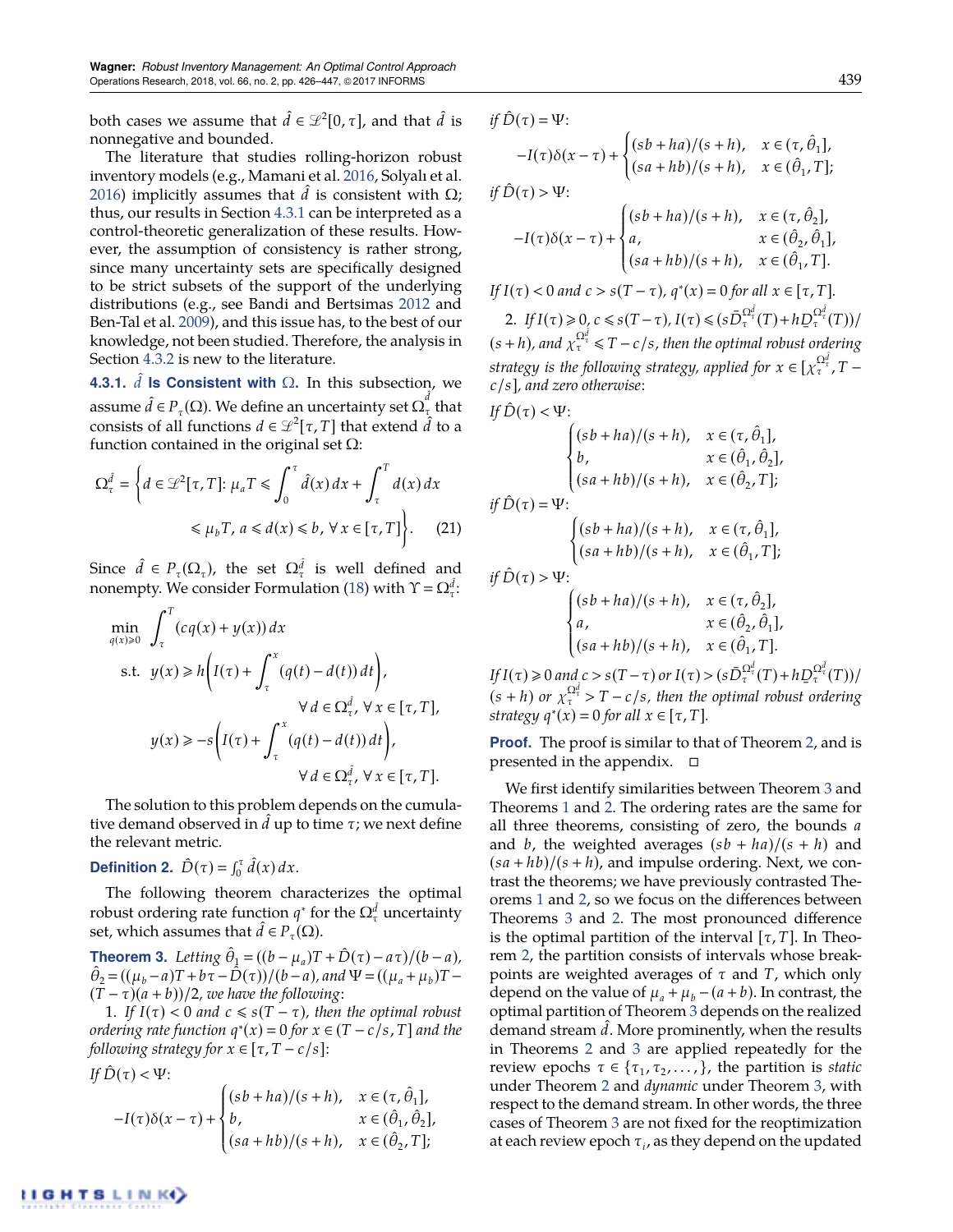observation of demand; in contrast, the cases under Theorem 2, for a given set of  $\tau_i$ , are fixed since the partition only depends on the value of  $\mu_a + \mu_b - (a + b)$ , which is known a priori.

**4.3.2.**  $d$  **Is Not Consistent with**  $\Omega$ . In this subsection, we assume  $d \notin P_{\tau}(\Omega)$ , which precludes the natural definition  $\Omega_{\tau}^{\hat{d}} = \Omega \cap \hat{d}$  that we analyzed in the previous section. The literature on rolling-horizon approaches to robust inventory management use variants of  $\Omega^d_{\tau}$ , which require the consistency of  $d$  with  $\Omega$  (e.g., Mamani et al. 2016 and Solyalı et al. 2016 implicitly assume this consistency). Notably, if the observed demand stream is inconsistent (i.e.,  $\Omega \cap \hat{d} = \emptyset$ ), then the rolling-horizon strategies from the literature are infeasible, and no ordering strategy can be derived. Here, we address this problem and propose two solution approaches, depending on the degree of consistency violation.

We first find the nearest function  $d^* \in P_\tau(\Omega)$  to  $\tilde{d}$ . In particular, we solve the following optimization problem:

$$
d^* = \underset{\text{s.t.}}{\arg \min} ||d - \hat{d}||
$$
\n
$$
\text{s.t.} \quad d \in P_{\tau}(\Omega). \tag{22}
$$

Noting that  $\Omega$  is a closed convex subset of the Hilbert space  $\mathscr{L}^2[0,T]$ , we can apply the Hilbert Projection Theorem (as presented in Luenberger 1969, p. 51):

**Theorem 4.** Let  $\mathcal{H}$  be a Hilbert space and M a closed sub*space of*  $H$ *. Corresponding to any vector*  $x \in H$ *, there is a unique vector*  $m_o \in M$  *such that*  $||x - m_o|| \le ||x - m||$  *for*  $all$   $m \in M$ *.* 

Letting  $\mathcal{H} = \mathcal{L}^2[0, \tau]$ ,  $M = P_\tau(\Omega)$  and  $x = \hat{d}$ , Theorem 4 implies that Problem (22) has a unique solution  $d^* = m_o$ , but does not specify how to actually find the solution. In the next lemma, we derive  $d^*$ .

**Lemma 4.** 1. *If*  $\int_0^{\tau} \min\{b, \max\{a, \hat{d}(x)\}\} dx \in [\mu_a T$  $b(T - \tau)$ ,  $\mu_b T - a(T - \tau)$ ], then

$$
d^*(x) = \min\{b, \max\{a, \hat{d}(x)\}\}, \quad \forall x \in [0, \tau].
$$

2. *If*  $\int_0^{\tau} \min\{b, \max\{a, \hat{d}(x)\}\} dx < \mu_a T - b(T - \tau)$ , then

 $d^{*}(x) = \min\{b, \min\{b, \max\{a, \hat{d}(x)\}\} + c_{1}\}, \quad \forall x \in [0, \tau],$ 

 $where \ c_1 = \min\{c \in \mathbb{R}^+ : \int_0^{\tau} \min\{b, \min\{b, \max\{a, \hat{d}(x)\}\}\}$  $+c$ }  $dx \geq \mu_a T - b(T - \tau)$ }.

3. *If*  $\int_0^{\tau} \min\{b, \max\{a, \hat{d}(x)\}\} dx > \mu_b T - a(T - \tau)$ , then

 $d^{*}(x) = \max\{a, \min\{b, \max\{a, \hat{d}(x)\}\} - c_{2}\}, \quad \forall x \in [0, \tau],$ 

 $where \ c_2 = \min\{c \in \mathbb{R}^+ : \int_0^{\tau} \max\{a, \min\{b, \max\{a, \hat{d}(x)\}\}\}$  $-c$  *dx*  $\leq \mu_b T - a(T - \tau)$ }.

**Proof of Lemma 4.** We define the set  $X = \{d \in \mathcal{L}^2[0, \tau]:\}$  $a \leq d(x) \leq b$ ,  $\forall x \in [0, \tau]$ . We decompose the projection onto  $P_{\tau}(\Omega)$  by first projecting  $d$  onto  $X$ , and then projecting the result onto  $P_{\tau}(\Omega)$ . This decomposition is valid since the sets are nested, namely,  $\mathcal{L}^2[0,\tau] \supset X \supset Y$  $P_{\tau}(\Omega)$ ; see, for example, Berberian (1961, p. 76). Let

$$
g^* = \underset{\text{s.t.}}{\arg \min} ||d - \hat{d}||
$$

it is straightforward to see that  $g^*(x) = \min\{b, \max\{a, \hat{d}(x)\}\}$  for  $x \in [0, \tau]$ .  $d(x)$ } for  $x \in [0, \tau]$ .

We next project  $g^*$  onto  $P_\tau(\Omega) = \{d \in \mathcal{L}^2[0, \tau]: L \leq$  $\int_0^{\tau} d(x) dx \leq U, \quad a \leq d(x) \leq b, \quad \forall x \in [0, \tau],$  where  $L = \mu_a T - b(T - \tau)$  and  $U = \mu_b T - a(T - \tau)$ . We have three cases to consider: (1)  $\int_0^x g^*(x) dx \in [L, U]$ , (2)  $\int_0^{\tau} g^*(x) dx < L$ , and (3)  $\int_0^{\tau} g^*(x) dx > U$ . In Case (1),  $d^* = g^*$ . In Case (2), we let

$$
c_1 = \min_{c \in \mathbb{R}^+} c
$$
  
s.t. 
$$
\int_0^{\tau} \min\{b, g^*(x) + c\} dx \ge L,
$$

where  $c_1$  is the minimum upward shift of  $g^*(x)$ , with a truncation at the upper bound *b*, in order to bring the total integral up to *L*. We claim that  $d^*(x) =$  $\min\{b, g^*(x) + c_1\}$  for  $x \in [0, \tau]$ ; to prove this, we write the projection as

$$
\min_{d \in \mathcal{L}^2[0,\tau]} \langle d - g^*, d - g^* \rangle
$$
\n
$$
\text{s.t.} \int_0^\tau d(t) \, dt - U \le 0 \qquad : \alpha,
$$
\n
$$
- \int_0^\tau d(t) \, dt + L \le 0 \qquad : \beta,
$$
\n
$$
d(t) - b \le 0, \ t \in [0,\tau] \quad : \gamma(t),
$$
\n
$$
-d(t) + a \le 0, \ t \in [0,\tau] : \delta(t),
$$
\n
$$
(23)
$$

where the  $\alpha$ ,  $\beta$ ,  $\gamma$ (*t*), and  $\delta$ (*t*) are KKT multipliers. Problem (23) is a convex optimization problem; thus the KKT conditions are sufficient. We let  $A = \{t: d^*(t) = b\}$ and  $B = \{t : d^*(t) = g^*(t) + c_1\}$ , and set  $\alpha = 0$ ,  $\beta = 2c_1$ ,  $\delta(t) = 0$ for all  $t \in [0, \tau]$ , and

$$
\gamma(t) = \begin{cases} 2(c_1 - (b - g^*(t))) & t \in A, \\ 0 & t \in B. \end{cases}
$$

Clearly  $d^*$  is feasible for Problem (23), and  $\alpha, \beta$ ,  $\delta(t) \geq 0$  for all  $t \in [0, \tau]$ ; by the definition of  $d^*$  and the set *A*, we also conclude that  $\gamma(t) \ge 0$  for all  $t \in [0, \tau]$ . By the definition of  $c_1$ , the constraint  $-\int_0^{\tau} d(t) dt + L \le 0$  is tight, and for  $t \in A$ , the constraint  $d^*(t) - b \le 0$  is tight; this shows that complementary slackness holds for the positive KKT multipliers.

Finally, we address the vanishing gradient. Since we work in a Hilbert space, we utilize Fréchet derivatives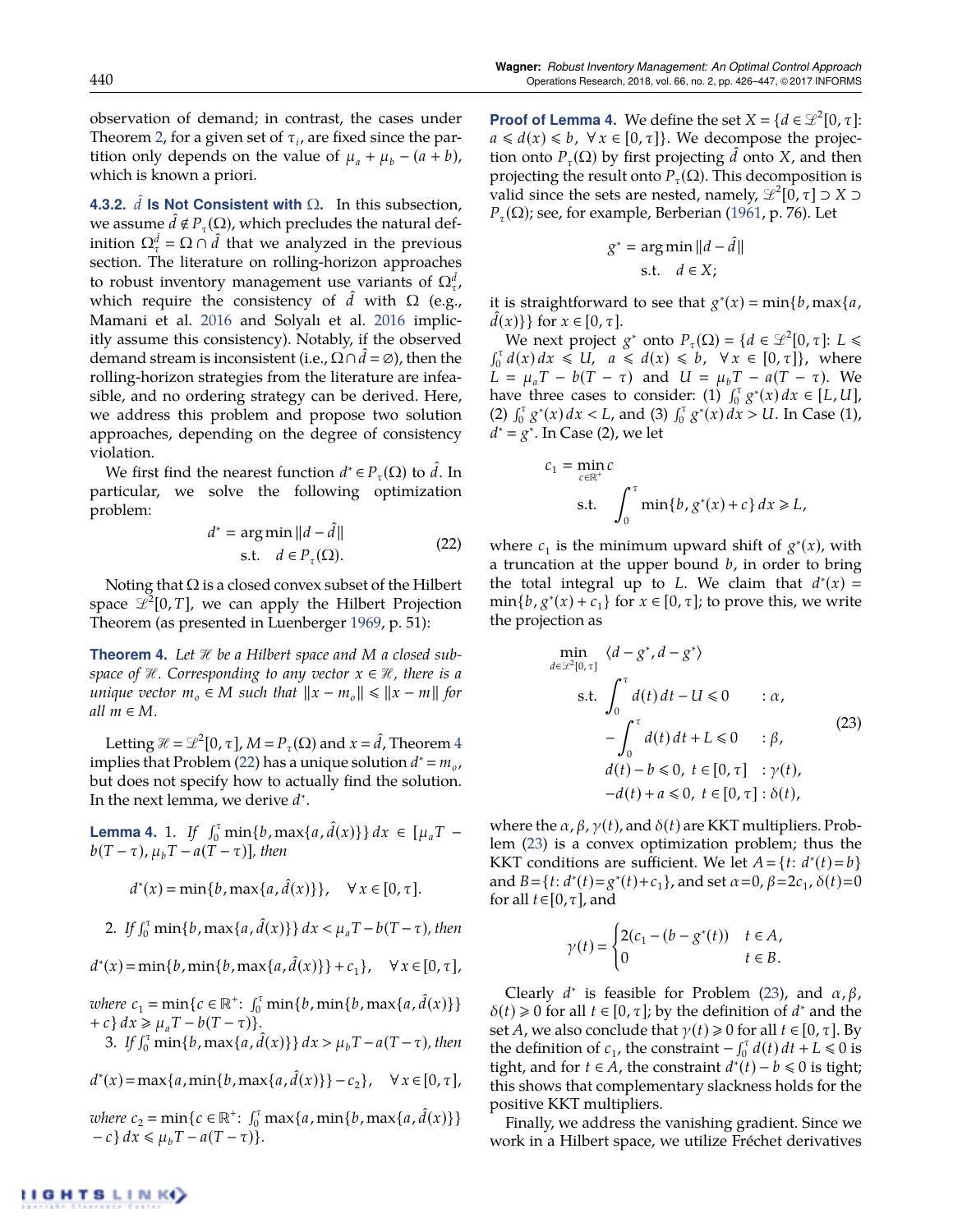(i.e., the derivative of a functional with respect to its function argument; see Luenberger 1969). The Fréchet derivative of  $\langle d - g^*, d - g^* \rangle$ , with respect to the function *d*, is  $2(d - g^*)$ , the Fréchet derivative of  $\int_0^{\tau} d(t) dt$  is  $e(t) = 1$ ,  $\forall t \in [0, \tau]$ , and the Fréchet derivative of  $d(t)$ , namely, evaluating the function *d* at its argument *t*, is the Dirac delta function  $\delta(x - t)$ . The Hilbert space gradient of the Lagrangian, for  $t \in [0, \tau]$  and evaluated at  $d^* = \min\{b, g^* + c_1\}$ , can be written (see Ulbrich 2009, section 2.5.5) as

$$
2(d^*(t) - g^*(t)) + (\alpha - \beta)e(t) + \int_0^{\tau} \delta(x - t)(\gamma(x) - \delta(x)) dx
$$
  
= 2(d^\*(t) - g^\*(t)) + (\alpha - \beta)e(t) + \gamma(t) - \delta(t),

which evaluates to the zero function. Thus,  $d^* = \min\{b, c\}$  $g^* + c_1$ } is optimal. The analysis of Case (3) is similar: we let

$$
c_2 = \min_{c \in \mathbb{R}^+} c
$$
  
s.t. 
$$
\int_0^{\tau} \max\{a, g^*(x) - c\} dx \le U,
$$

where  $c_2$  is the minimum downward shift of  $g^*(x)$ , with a truncation at the lower bound *a*, in order to bring the total integral down to *U*; we conclude that  $d^*(x) =$  $\max\{a, g^*(x) - c_2\}$  for  $x \in [0, \tau]$ .  $\Box$ 

Note that, since Lemma 4 provides a closed-form solution for  $d^*$ , its implementation in practice is very efficient, in the spirit of the closed-form ordering functions derived elsewhere in this paper. Once  $d^*$  is determined, we have two alternatives, depending on how close  $d^*$  is to  $\bar{d}$ , which is measured by  $||d^* - \bar{d}||$ . Given a threshold parameter  $\eta$ , we say that  $d^*$  is "close enough" to *d* if  $||d^* - d|| \le \eta$ . In this case, we define an uncertainty set based on  $d^*$ , since the violation of consistency is relatively minor; the parameter  $\eta$  can be used to control the conservatism of what is meant by "relatively minor." First, we utilize the uncertainty set  $\Omega^d_\tau$ in Equation (21) with  $d$  replaced with  $d^*$ . Second, we modify Definition 2 for  $d^*$ , namely,  $\hat{D}(\tau) = \int_0^{\tau} d^*(x) dx$ . Finally, Theorem 3 can be applied with the new uncertainty set  $\Omega_{\tau}^{d^*}$  and modified definition of  $\hat{D}(\tau)$ . Note that, without this step, even very minor consistency violations will result in the failure of the rollinghorizon approach, as the optimization model at time  $\tau$ is infeasible.

If  $||d^* - d|| > \eta$ , this is indicative of a relatively major violation of consistency, which suggests that the modeling parameters  $(\mu_a, \mu_b, a, b)$  have been incorrectly chosen, as the uncertainty set is not capturing the observed demand. In this case, it is suggested to revisit these parameters based on the information gleaned from the observed demand stream. In particular,  $\hat{\mu}$  =  $(1/\tau) \int_0^{\tau} \hat{d}(t) dt$  is the estimated demand mean over the interval  $[0, \tau]$ , and this can be used to update the prior belief on the true mean  $\mu$ , which in turn can be used to update the parameters  $(\mu_a, \mu_b, a, b)$ ; i.e., our model assumes that  $a \leq \mu_a \leq \mu \leq \mu_b \leq b$ , which can be corrected at this step.

# **5. Computational Studies**

In this section we further explore our closed-form strategies in contexts that are difficult to analyze theoretically. In Section 5.1 we compare our dynamic strategies under various demand processes, including those that relax the assumptions of our basic model (by introducing seasonality). In Section 5.2, we examine the impact of different frequencies of review, and demonstrate that more frequent review does not necessarily lead to improved performance when comparing between robust strategies, but more frequent review does improve performance with respect to an omniscient ordering strategy. Finally, in Section 5.3 we study the impact of the ratio  $c/s$  and show that, even with relatively large purchase costs, most demand is satisfied.

## **5.1. A Comparison of Dynamic Strategies**

Recall that we have analyzed three variants of a dynamic strategy. In Section 4.2 we considered a variant where at every review epoch  $\tau$ , a new uncertainty set is constructed that does not depend on past realizations of demand; we denote this strategy the simple (S) strategy. In Section 4.3 we considered two strategies, where at every review epoch  $\tau$ , a new uncertainty set is constructed that depends on the past demand realizations. In Section 4.3.1 we assumed that the past demand was consistent with the original uncertainty set  $\Omega$ , which simplifies the analysis; however, in our implementation, we found that this assumption was frequently violated, so we do not consider this strategy in our computational experiments. In Section 4.3.2, we relaxed this assumption, and used the Hilbert Projection Theorem to remedy the inconsistency. We select this latter strategy for study and denote it the complex (C) strategy.

In our experiments we set  $T = 400$ ,  $\mu = 1$ ,  $\sigma = 1/3$ ,  $h = 1$ ,  $s = 2$ ,  $c = 20$ ,  $a = 0.5$ , and  $b = 1.5$ , though our results qualitatively hold for a wide range of parameter values. We set  $\mu_a = \mu_b = \mu$ , as this results in the best differentiation between the *S* and *C* strategies, and best performance for the *C* strategy, though we observe the same pattern for  $\mu_a < \mu < \mu_b$ ; this provides evidence that, despite the limit of the strong law not holding for finite *T*, good computational performance can be obtained by setting  $\mu_a = \mu_b = \mu$  (which is consistent with the recommendations of the literature that robust uncertainty sets need not exactly coincide with probabilistic behavior). We (initially) consider three review epochs:  $\tau_1 = 100$ ,  $\tau_2 = 200$ , and  $\tau_3 = 300$ . We utilize two approaches for generating the demand streams. In the first, which is motivated by Brownian motion and denoted  $A_1$ , the instantaneous demand rate  $d(t)$  is an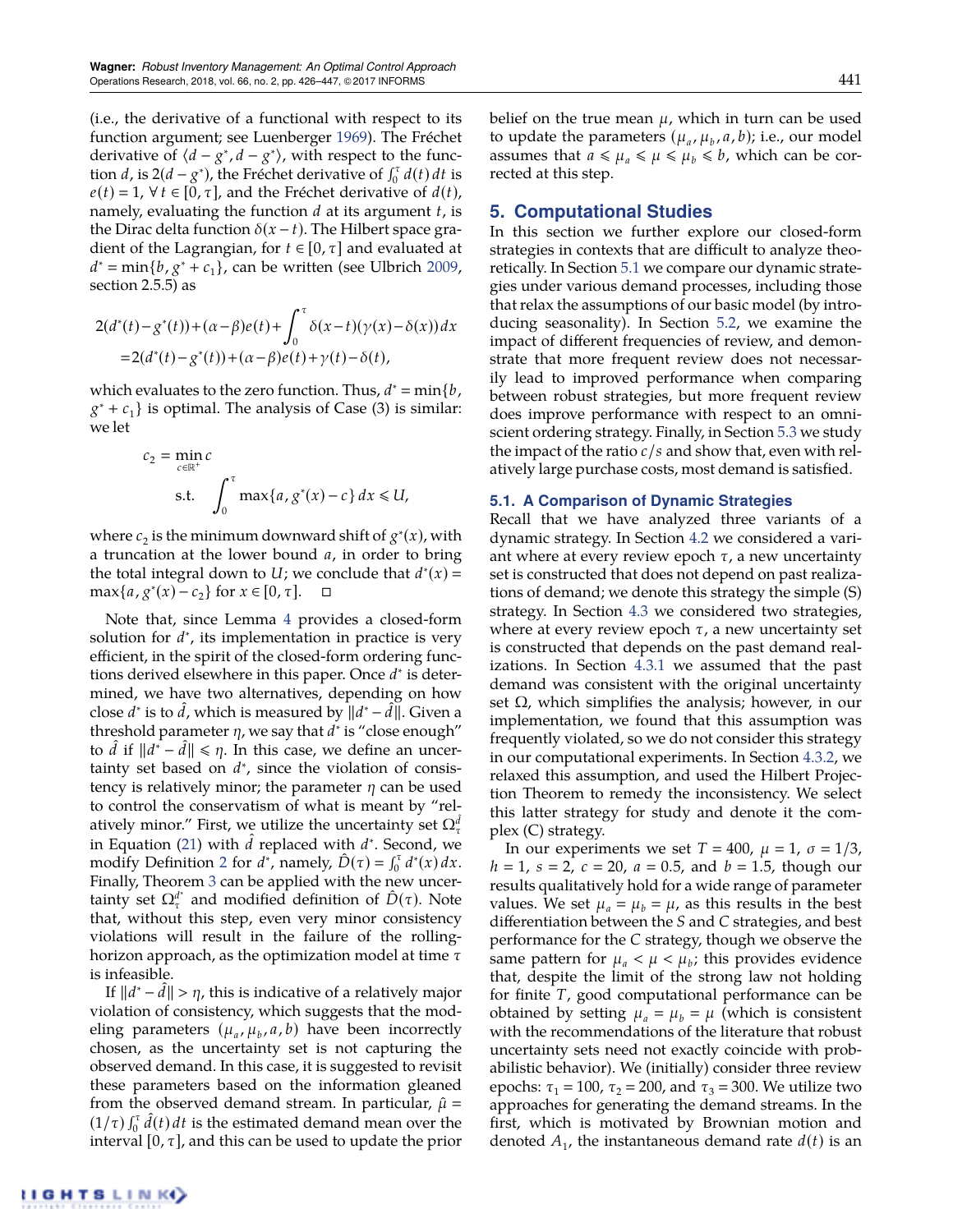| <b>Table 1.</b> Average Costs per Unit Time of the S and C      |  |
|-----------------------------------------------------------------|--|
| Dynamic Strategies for the $A_1$ and $A_2$ Generators of Demand |  |

|       | Average cost per unit time of<br>strategy S (Section 4.2) | Average cost per unit time of<br>strategy $C$ (Section 4.3.2) |  |  |
|-------|-----------------------------------------------------------|---------------------------------------------------------------|--|--|
| $A_1$ | 23.05<br>31.49                                            | 23.29<br>27.27                                                |  |  |

independent truncated normal random variable with mean  $\mu$  and standard deviation  $\sigma$ :  $d(t) = \max\{d, 0\}$ , where  $d \sim N(\mu, \sigma)$ . In the second approach to generate demand, denoted  $A<sub>2</sub>$ , we relax the assumptions of our modeling to introduce seasonality into the demand stream, and  $d(t) = \mu + M \cdot \sin(2\pi t/T)$ , where *M* is a random modulation that is normally distributed with mean  $\mu/2$  and standard deviation  $\mu/6$  (i.e., to ensure  $d(t) \geq 0$  with high probability; we truncate, similarly to  $A_1$ , in the event that  $d(t) < 0$ ). In Table 1 we present the average costs per unit time for the S and C strategies over 10,000 simulation trials, for the  $A_1$  and  $A_2$ generators of demand.

We see that the *S* strategy performs quite well, with respect to the *C* strategy, when the demand stream satisfies the assumptions of the analytical modeling (i.e.,  $A_1$  is the demand generator). Thus, when cumulative demand is expected to be well behaved, and in general agreement with the properties of Brownian motion (i.e., expected linear trend with no apparent seasonality), the *S* strategy is (arguably) satisfactory and there is no need to consider the *C* strategy. However, when the modeling assumptions are violated (i.e.,  $A_2$  is the demand generator), the *C* strategy is clearly preferred, as it demonstrates a capability to react to information contained in historical demand, resulting in over 15% lower costs. Thus, when demand seasonality is expected, we recommend utilizing the more complex model of Section 4.3.2; in the next subsection, we provide guidance in selecting the review frequency as a function of the seasonality period.

We also point out that the projection operator was indeed invoked in the implementation of the *C* strategy, under both the  $A_1$  and  $A_2$  demand generators, which provides further motivation for studying the consistency of demand streams and uncertainty sets in rolling-horizon strategies. However, this suggests that there are two potential reasons for the improved performance of *C* over *S*, under the  $A_2$  generator: (1) the usage of past demand information and (2) the projection of *d* onto  $P_{\tau}(\Omega)$ . To tease out the effect of each, we repeated the experiment with demand modified to always be consistent, and we obtained qualitatively similar improvements of *C* over *S*. Thus, we are confident that most of the value comes from using past demand information. However, the resolution of demand inconsistency is required to attain this value of past demand information, as inconsistent demand renders the rolling-horizon approach infeasible.

We conclude this section by presenting, in Figure 3, a visual representation of the *S* and *C* strategies under a single sample path of  $A_2$ : the *C* strategy exhibits better performance because it is more responsive in reacting to the seasonality, and is better able to track the cumulative demand toward the end of the planning horizon.

## **5.2. A Study of the Review Frequency**

In this subsection, we explore the impact of the frequency of review epochs. As in the previous subsection, we consider the two generators of demand  $A_1$  and  $A_2$ , as well as the same parameters. We consider four frequencies of review:  $F<sub>2</sub>$  represents a single review epoch  $\tau = T/2$ ,  $F_4$  represents the review epochs





**GHTSLINKO**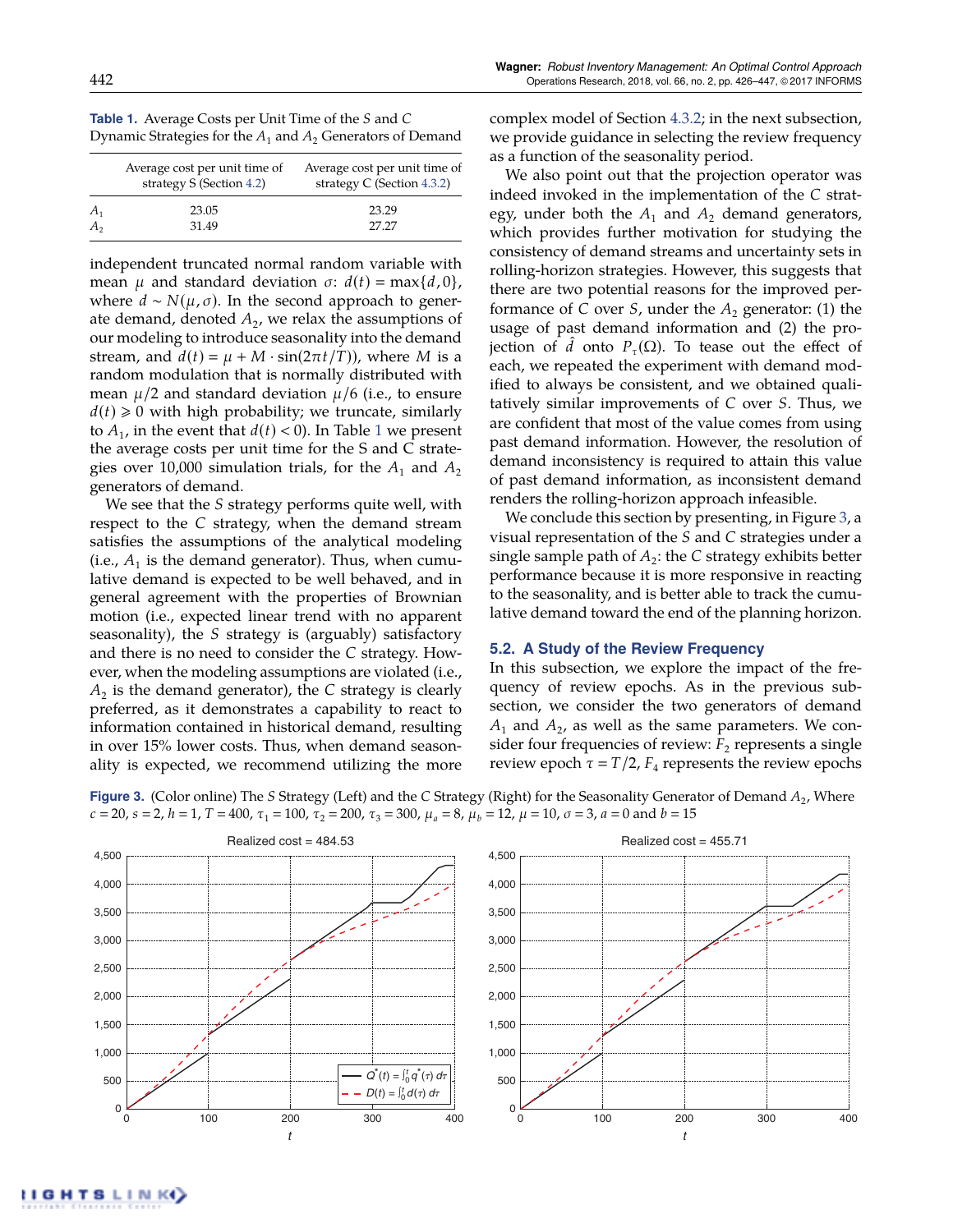| <b>Table 2.</b> Average Costs per Unit Time of the S and C Dynamic Strategies for the $A_1$ (Left)     |  |  |  |
|--------------------------------------------------------------------------------------------------------|--|--|--|
| and $A_2$ (Right) Generators of Demand, for the Different Review Frequencies $F_2$ , $F_4$ , and $F_8$ |  |  |  |

|             | Average cost of | Average cost of |          | Average cost of | Average cost of |
|-------------|-----------------|-----------------|----------|-----------------|-----------------|
|             | strategy S      | strategy C      |          | strategy S      | strategy C      |
|             | (Section 4.2)   | (Section 4.3.2) |          | (Section 4.2)   | (Section 4.3.2) |
| F,          | 32.94 (64.70%)  | 33.26 (66.30%)  | F,       | 58.34 (191.70%) | 38.16 (90.80%)  |
| $F_{4}$     | 26.87 (34.35%)  | 27.21 (36.05%)  | $F_{4}$  | 42.31 (111.55%) | 31.01 (55.05%)  |
| $F_{\rm g}$ | 23.05 (15.25%)  | 23.30 (16.50%)  | $F_{8}$  | 31.50 (57.50%)  | 27.27 (36.35%)  |
| $F_{16}$    | 21.43(7.15%)    | 21.48 (7.40%)   | $F_{16}$ | 25.35 (26.75%)  | 24.71 (23.55%)  |

**Table 3.** Percent of Average Cumulative Demand Produced by Strategy *C* for  $\rho = c/s$ 

|                                                                          |  |  | $\rho = 1$ $\rho = 5$ $\rho = 10$ $\rho = 20$ $\rho = 30$ $\rho = 50$ $\rho = 75$ $\rho = 100$ |  |
|--------------------------------------------------------------------------|--|--|------------------------------------------------------------------------------------------------|--|
| $Q^*(T)/E[D(T)]$ 1.0735 1.0640 1.0517 1.0266 1.0014 0.9514 0.9090 0.9091 |  |  |                                                                                                |  |

 $\tau \in \{T/4, 2T/4, 3T/4\}$  (the same setup as in the previous subsection),  $F_8$  represents  $\tau \in \{iT/8 : i \in \mathbb{Z}, 1 \le i \le 7\}$ , and  $F_{16}$  represents  $\tau \in \{iT/16: i \in \mathbb{Z}, 1 \le i \le 15\}$ . Our performance metric is the same as in the previous subsection: the average cost per unit time over 10,000 simulation trials. We also report, in parentheses, the percent increase in expected cost with respect to the omniscient strategy of ordering  $q = d$  for the entire horizon.

Our first results are presented in the left side of Table 2 for the  $A_1$  generator of demand; unsurprisingly, the more frequent the review epochs, the lower the average cost, for both the *S* and *C* strategies. We also observe that the suboptimality, in percentage terms, is attractive, especially for higher frequencies; for instance, for  $F_{16}$ , both the *S* and *C* strategies return average costs only approximately 7% higher than the omniscient (and unimplementable in practice) strategy of ordering  $q(t) = d(t)$  for all  $t \in [0, T]$ . Finally, the performances of the *S* and *C* strategies are comparable for all review frequencies, and thus the simpler *S* strategy is preferred.

However, under the  $A_2$  generator of demand, we observe qualitatively different results, which are presented in the right side of Table 2. The *C* strategy significantly outperforms the *S* strategy for all review frequencies. Furthermore, the largest gap between the two costs is achieved with the *lowest* frequency, which (not coincidentally) is half of the period of the seasonality. Since demand is heaviest in the first half of the period (from the sine function), this single review epoch allows the *C* strategy to most effectively update the uncertainty set to essentially reduce the expectation of demand in the second half of the period (i.e., to match the negative portion of the sine function). However, when comparing with the omniscient strategy  $q = d$ , the performances of both strategies improve with increased review frequencies. Thus, if possible, high review frequencies should be selected; however, if this ability is limited under demand seasonality, the review frequency should be carefully selected to take advantage of the periodicity.

# **5.3. The Impact of Purchase Cost**

Our optimal ordering rate functions cease ordering at a certain time that depends on the ratio  $\rho = c/s$ , in order to minimize cost. Here we study the impact of this ratio on the average percent of cumulative demand filled, for the *C* strategy (results are comparable for the *S* strategy). We consider  $\rho \in \{1, 5, 10, 20, 30, 50, 75, 100\}$ and evaluate the ratio  $Q^*(T)/E[D(T)]$ , estimated over 1,000 simulation trials and presented in Table 3, where the experimental setup is identical to those of Figures 2 and 3, except that  $c = \rho s$ . We observe that small values of  $\rho$  allow the robust strategy to satisfy all demand, on average, and only large values of  $\rho$  (> 30) sacrifice some demand to reduce cost. However, in the worst case considered ( $\rho = 100$ ), less than 10% of expected demand is lost.

# **6. Conclusion**

In this paper we have analyzed new models of inventory management that uniquely lie at the intersection of robust optimization and optimal control theory. Our uncertainty sets are motivated by strong laws of large numbers for stochastic processes. We analyzed one static and three dynamic models, where in all cases we show that the *closed-form* optimal ordering rate function orders one of four possible rates, namely, the demand rate bounds *a* and *b*, and the weighted averages  $(sb + ha)/(s + h)$  and  $(sa + hb)/(s + h)$ . In the dynamic problems, there is also the possibility of an ordering impulse, to satisfy an observed backlog. While the ordering rates come from the same set of four values in all problems, the times at which to apply each rate depend on the partition of the planning horizon, which depend on the problem. In the static case, [0, *T*] is partitioned based on the value of  $\mu_a + \mu_b - (a + b)$ ; in our simplest dynamic problem, where the uncertainty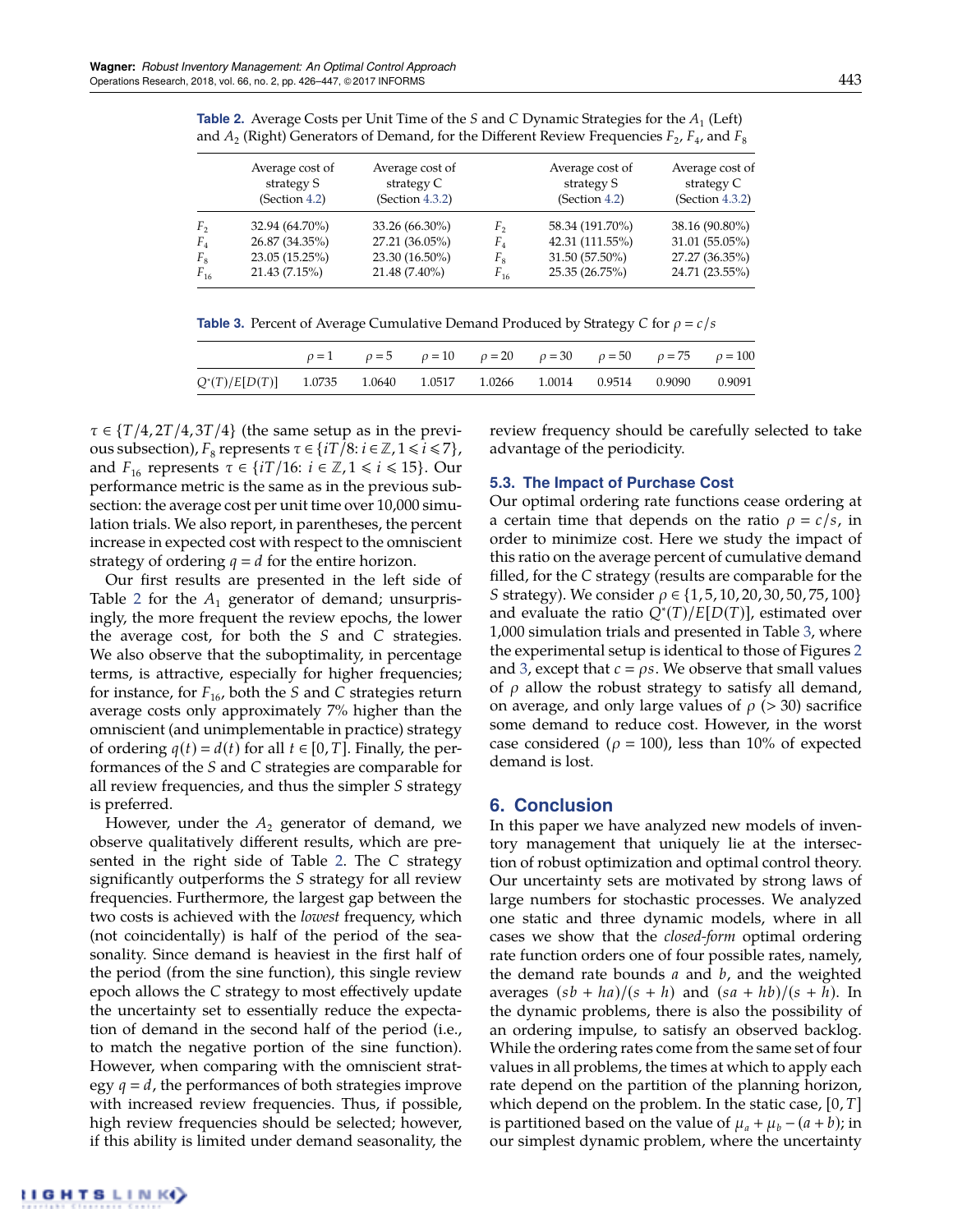set does not depend on the past realization of demand,  $[\tau, T]$  is also partitioned based on  $\mu_a + \mu_b - (a + b)$ . When the uncertainty set depends on the past realization of demand, the partition depends on the realization, as well as the values of  $\mu_a$ ,  $\mu_b$ ,  $\alpha$ , and  $b$ . In our most general dynamic model, we allow for the inconsistency of the realized demand with the structure of a canonical uncertainty set, which we resolve using the Hilbert Projection Theorem; in this case, the partition depends on the projection and the values of  $\mu_a$ ,  $\mu_b$ ,  $\alpha$ , and *b*. Our models can also accommodate discounting: if all costs are discounted at the same continuous rate, our optimal robust ordering strategies do not change. Computational results provide insight into when each dynamic variant should be applied: (1) if demand is well behaved, then any variant suffices, whereas (2) if there is seasonality in demand, the third dynamic variant, with an appropriately selected review frequency, exhibits the strongest performance by far.

We believe the ideas in this paper could be useful for analyzing other new problems defined at the intersection of robust optimization and optimal control theory. In addition, we found the use of probabilistic limit theorems as a guide in forming uncertainty sets to be particularly useful. Similarly, CLT-style uncertainty sets have recently received significant attention in a variety of areas (e.g., auction design, information theory, option pricing, queueing theory; see our literature review), though only in finite dimensions. Combining robust optimization and optimal control ideas to analyze these problems (and others), along with limittheorem inspired uncertainty sets, could lead to more intuitive, and perhaps closed-form, solutions.

#### **Acknowledgments**

The author thanks the associate editor and two reviewers for very insightful comments and suggestions that greatly improved the quality of the paper.

#### **Appendix A. Auxiliary Proofs**

**Proof of Lemma 2.** We rearrange Formulation (18) and apply Expressions (19) to obtain a continuous linear program with a new auxiliary variable  $z \in \mathcal{L}^2[\tau, T]$ :

$$
\min \int_{\tau}^{T} z(x) dx
$$
\n
$$
\text{s.t. } z(x) - c q(x) - h \int_{\tau}^{x} q(t) dt \ge h(I(\tau) - D_{\tau}^{\Upsilon}(x)), \quad \forall x \in [\tau, T],
$$
\n
$$
z(x) - c q(x) + s \int_{\tau}^{x} q(t) dt \ge s(\bar{D}_{\tau}^{\Upsilon}(x) - I(\tau)), \quad \forall x \in [\tau, T],
$$
\n
$$
q(x) \ge 0, \quad \forall x \in [\tau, T]. \tag{A.1}
$$

We first assume that  $c \leq s(T - \tau)$ ,  $I(\tau) \leq (s\overline{D}_{\tau}^{\Upsilon}(T) + h\overline{D}_{\tau}^{\Upsilon}(T))/$  $(s+h)$ , and  $\chi^{\Upsilon}_{\tau} \leq T-c/s$ ; these are the necessary conditions for positive ordering. Define  $A = T - c/s \in [\tau, T]$  and for clarity we Let  $\chi = \chi^{\Upsilon}$ . Consider a feasible solution to Formulation (A.1)  $\int_{0}^{\infty} q(t) dt = (s\overline{D}_{\tau}^{\Upsilon}(x) + h\overline{D}_{\tau}^{\Upsilon}(x))/(s+h) - I(\tau)$ <br>
for  $x \in [x, 4]$  and  $a(x) = 0$  otherwise. for  $x \in [\chi, A]$  and  $q(x) = 0$  otherwise.

For  $x \in [\tau, \chi)$ , the auxiliary variable

$$
z(x) = \max\left\{h(I(\tau) - D_{\tau}^{\Upsilon}(x)), s(\bar{D}_{\tau}^{\Upsilon}(x) - I(\tau))\right\}
$$
  
=  $h(I(\tau) - D_{\tau}^{\Upsilon}(x)),$ 

since  $x < \chi$ , which implies that  $I(\tau) > (s\bar{D}_{\tau}^{\Upsilon}(x) + h\bar{D}_{\tau}^{\Upsilon}(x))/(s+h)$ . For  $x \in [x, 4]$ , it is straightforward to see that the  $(s + h)$ . For  $x \in [\chi, A]$ , it is straightforward to see that the first two constraints can both be tight, which implies that the auxiliary variable

$$
z(x) = cq(x) + h\left(\frac{s\overline{D}_{\tau}^{\Upsilon}(x) + h\overline{D}_{\tau}^{\Upsilon}(x)}{s+h} - I(\tau)\right) + h(I(\tau) - \overline{D}_{\tau}^{\Upsilon}(x)).
$$

Finally, for  $x \in (A, T]$ , only the second constraint can be tight,  $\sinh(e \left( s \overline{D}_{\tau}^{\Upsilon}(x) + h \underline{D}_{\tau}^{\Upsilon}(x) \right) / (s + h) \geq (s \overline{D}_{\tau}^{\Upsilon}(A) + h \underline{D}_{\tau}^{\Upsilon}(A) / (s + h),$ which implies

$$
z(x) = s \left( \bar{D}_{\tau}^{\Upsilon}(x) - \frac{s \bar{D}_{\tau}^{\Upsilon}(A) + h \bar{D}_{\tau}^{\Upsilon}(A)}{s + h} \right).
$$

The objective function value of (A.1) is

$$
h \int_{\tau}^{x} (I(\tau) - D_{\tau}^{\Upsilon}(x)) dx + c \left( \frac{s \bar{D}_{\tau}^{\Upsilon}(A) + h D_{\tau}^{\Upsilon}(A)}{s + h} - I(\tau) \right)
$$
  
+ 
$$
h \int_{\chi}^{A} \left( \frac{s \bar{D}_{\tau}^{\Upsilon}(x) + h D_{\tau}^{\Upsilon}(x)}{s + h} - D_{\tau}^{\Upsilon}(x) \right) dx
$$
  
+ 
$$
s \int_{A}^{T} \left( \bar{D}_{\tau}^{\Upsilon}(x) - \frac{s \bar{D}_{\tau}^{\Upsilon}(A) + h D_{\tau}^{\Upsilon}(A)}{s + h} \right) dx
$$
  
= 
$$
h \int_{\tau}^{x} (I(\tau) - D_{\tau}^{\Upsilon}(x)) dx
$$
  
+ 
$$
h \int_{\chi}^{A} \left( \frac{s \bar{D}_{\tau}^{\Upsilon}(x) + h D_{\tau}^{\Upsilon}(x)}{s + h} - D_{\tau}^{\Upsilon}(x) \right) dx
$$
  
+ 
$$
s \int_{A}^{T} \bar{D}_{\tau}^{\Upsilon}(x) dx - cI(\tau).
$$
 (A.2)

The dual of Problem (A.1) is

$$
\max \left\{ \int_{\tau}^{T} (h(I(\tau) - \underline{D}_{\tau}^{\Upsilon}(x))u(x) + s(\overline{D}_{\tau}^{\Upsilon}(x) - I(\tau))v(x)) dx \right\}
$$
  
s.t.  $u(x) + v(x) = 1$ ,  $\forall x \in [\tau, T]$ ,  
 $-cu(x) - h \int_{x}^{T} u(t) dt - cv(x) + s \int_{x}^{T} v(t) dt \le 0$ ,  
 $\forall x \in [\tau, T]$ ,  
 $u(x), v(x) \ge 0$ ,  $\forall x \in [\tau, T]$ ,

which, by substituting out the *u* variable, can be written as

$$
\max \left\{ \int_{\tau}^{T} (s \bar{D}_{\tau}^{\Upsilon}(x) + h \bar{D}_{\tau}^{\Upsilon}(x) - (s + h)I(\tau)) v(x) dx + h \int_{\tau}^{T} (I(\tau) - \bar{D}_{\tau}^{\Upsilon}(x)) dx \right\}
$$
  
s.t. 
$$
\int_{x}^{T} v(t) dt \le \frac{c + h(T - x)}{s + h}, \quad \forall x \in [\tau, T],
$$

$$
0 \le v(x) \le 1, \quad \forall x \in [\tau, T].
$$

Next, consider the dual feasible solution

$$
v(t) = \begin{cases} 0, & x \in [\tau, \chi), \\ h/(s+h), & x \in [\chi, A], \\ 1, & x \in (A, T], \end{cases}
$$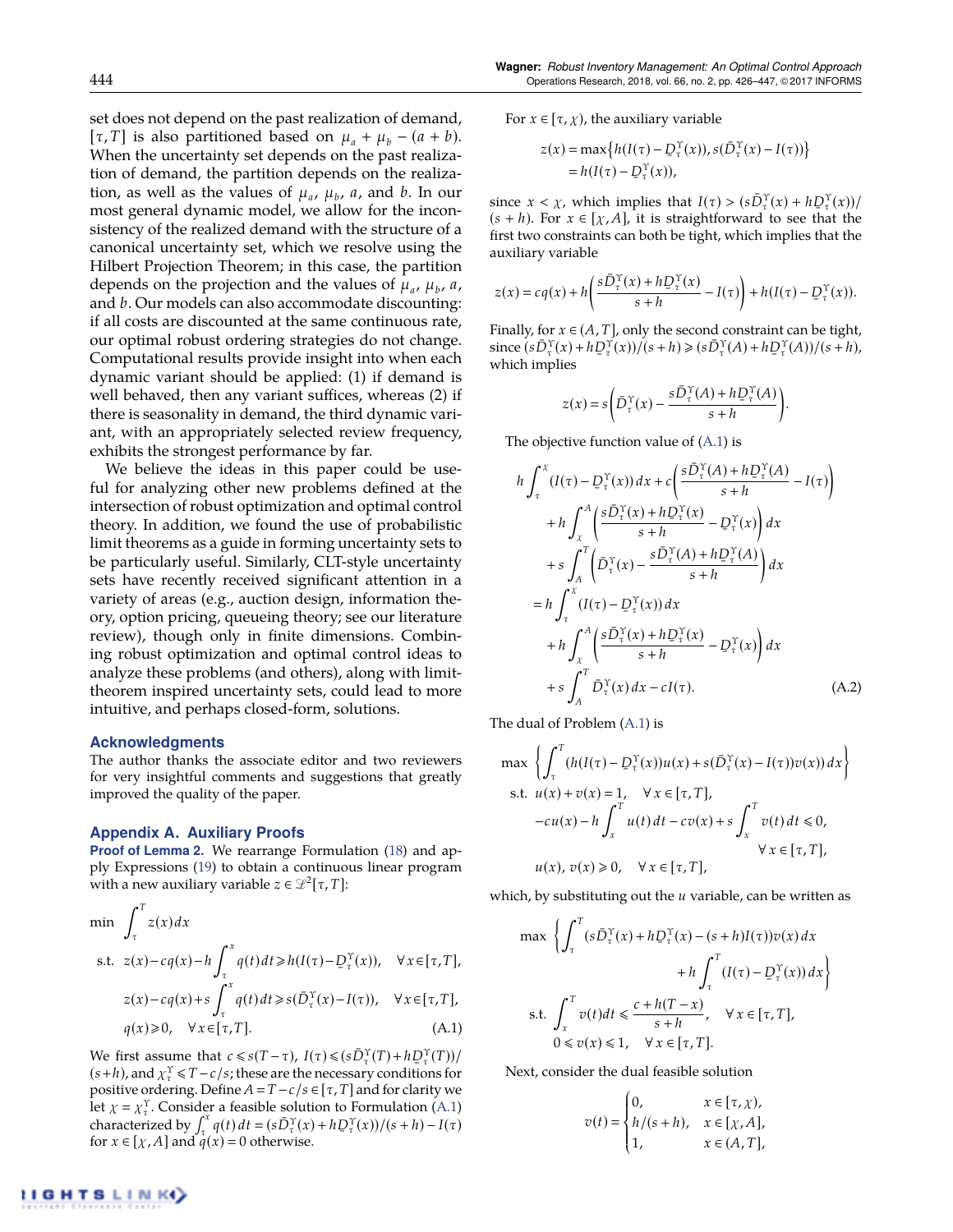which has a dual objective value of

$$
\frac{h}{s+h} \int_{x}^{A} (s\overline{D}_{\tau}^{\Upsilon}(x) + h\overline{D}_{\tau}^{\Upsilon}(x) - (s+h)I(\tau)) dx
$$
  
+ 
$$
\int_{A}^{T} (s\overline{D}_{\tau}^{\Upsilon}(x) + h\overline{D}_{\tau}^{\Upsilon}(x) - (s+h)I(\tau)) dx
$$
  
+ 
$$
h \int_{\tau}^{X} (I(\tau) - \overline{D}_{\tau}^{\Upsilon}(x)) dx
$$
  
+ 
$$
h \int_{\chi}^{A} (I(\tau) - \overline{D}_{\tau}^{\Upsilon}(x)) dx + h \int_{A}^{T} (I(\tau) - \overline{D}_{\tau}^{\Upsilon}(x)) dx
$$
  
= 
$$
h \int_{\tau}^{X} (I(\tau) - \overline{D}_{\tau}^{\Upsilon}(x)) dx
$$
  
+ 
$$
h \int_{\chi}^{A} \left( \frac{s\overline{D}_{\tau}^{\Upsilon}(x) + h\overline{D}_{\tau}^{\Upsilon}(x)}{s+h} - \overline{D}_{\tau}^{\Upsilon}(x) \right) dx
$$
  
+ 
$$
s \int_{A}^{T} \overline{D}_{\tau}^{\Upsilon}(x) dx - cI(\tau).
$$
 (A.3)

Therefore, the primal value (A.2) and dual value (A.3) are equal, and both solutions are optimal. This concludes the proof of part (1a) of the lemma.

If  $\chi^{\Upsilon}$  > *A*, then the proof is modified to exclude the middle case of  $[\chi, A]$ , which implies that  $q^*(x) = 0$  for all  $x \in [\tau, T]$ , which proves part (1b). If  $c > s(T - \tau)$ , then only the analysis of the  $(A, T]$  case is appropriate with  $A = \tau$ ; if  $I(\tau) > (sD^{\Upsilon}_{\tau}(T) +$  $hD_{\tau}^{\gamma}(T)/(s+h)$ , then only the analysis of the  $[\tau, \chi]$  case is<br>appropriate with  $\chi = T$ . These last experiments prove part (2) appropriate with  $\chi = T$ . These last observations prove part (2) of the lemma.  $\square$ 

**Proof of Lemma 3.** The proof is very similar to that of Lemma 2 and we only point out the differences. First, the  $x \in [\tau, \chi_{\tau}^{\Upsilon}]$  analysis is omitted since the  $\chi_{\tau}^{\Upsilon}$  parameter is only defined for positive inventory positions. Second, the analysis of the  $x \in [\bar{\chi}^{\Upsilon}_{\tau}, A]$  case is applicable, except with  $\chi^{\Upsilon}_{\tau} = \tau$ . The rest of the proof is identical.  $\quad \Box$ 

**Proof of Theorem 2.** We have two cases to consider: (A)  $I(\tau)$  $<$  0 and (B) *I*( $\tau$ )  $\ge$  0. We begin with Case A, where Lemma 3 is applicable with  $\Upsilon = \Omega_{\tau}$ , and we focus on case (1a) of the lemma (since otherwise it is optimal to order zero): at optimality, for  $x \in [\tau, T - c/s]$ ,

$$
\int_{\tau}^{x} q^*(t) dt = \frac{s \bar{D}_{\tau}^{\Omega_{\tau}}(x) + h \bar{D}_{\tau}^{\Omega_{\tau}}(x)}{s + h} - I(\tau). \tag{A.4}
$$

Since  $\overline{D}_{\tau}^{\Omega_{\tau}}(\tau) = \overline{D}_{\tau}^{\Omega_{\tau}}(\tau) = 0$ , to satisfy Equation (A.4), we require that there is a positive ordering impulse at time require that there is a positive ordering impulse at time  $\tau$ :  $-I(\tau)\delta(x-\tau)$ . This impulse order fills the backlogged inventory position  $I(\tau) < 0$ .

Next, given the structure of  $\Omega_{\tau}$ , we evaluate  $\overline{D}_{\tau}^{\Omega_{\tau}}(x)$  and  $P_{\tau}^{\chi}(x)$  from Equations (10) for  $\Upsilon = \Omega$ .  $\bar{D}_{\tau}^{\Omega_{\tau}}(x)$ , from Equations (19), for  $\Upsilon = \Omega_{\tau}$ :

$$
D_{\tau}^{\Omega_{\tau}}(x) = \min_{d \in \Omega_{\tau}} \int_{\tau}^{x} d(t) dt
$$
  
=  $\max\{(x - \tau)a, \mu_{a}(T - \tau) - (T - x)b\}, \quad \forall x \in [\tau, T]$ 

and

$$
\bar{D}_{\tau}^{\Omega_{\tau}}(x) = \max_{d \in \Omega_{\tau}} \int_{\tau}^{x} d(t) dt
$$
  
= min{ (x - \tau)b,  $\mu_b(T - \tau) - (T - x)a$ },  $\forall x \in [\tau, T].$ 

We next determine the ordering strategy for  $x \in (\tau, T]$ . Equation (A.4) can be rewritten as

$$
\int_{\tau}^{x} q^*(t) dt = \left(s \min\{(x - \tau)b, \mu_b(T - \tau) - (T - x)a\} + h \max\{(x - \tau)a, \mu_a(T - \tau) - (T - x)b\}\right) + (s + h)^{-1} - I(\tau).
$$

The first term of the max operator dominates when  $((b - \mu_a)T + \hat{D}(\tau) - a\tau)/(b - a) \geq x$  and the first term of the min operator dominates when  $x \leq (\mu_b - a)T + b\tau - \hat{D}(\tau)$  $(b-a)$ . The former threshold is strictly less than the latter iff  $\ddot{D}(\tau) < (\mu_a + \mu_b)T/2 - (T - \tau)(a + b)/2$ . This implies that we have three cases to consider, which determine the relative order and distinctness of the preceding breakpoints: (i)  $D(\tau) < (\mu_a + \mu_b)T/2 - (T - \tau)(a + b)/2$ , (ii)  $D(\tau) =$  $(\mu_a + \mu_b)T/2 - (T - \tau)(a + b)/2$ , and (iii)  $\hat{D}(\tau) > (\mu_a + \mu_b)T/2 (T - \tau)(a + b)/2$ . In each case, we have a partition of  $[\tau, T]$  that depends on the value of  $\tilde{D}(\tau)$ ; the order and distinctness of the breakpoints depend on the case. We may also omit the inventory position  $I(\tau)$  since it is negated by the impulse order discussed above. In case (i) we have that

$$
\int_{\tau}^{x} q^{*}(t) dt = \begin{cases}\n\left(\frac{s b + ha}{s+h}\right) x - \left(\frac{s b + ha}{s+h}\right) \tau, \\
x \in \left(\tau, \frac{(b - \mu_{a}) T + (\mu_{a} - a) \tau}{b - a}\right), \\
bx + \frac{h(\mu_{a} (T - \tau) - b T) - s \tau b}{s + h}, \\
x \in \left(\frac{(b - \mu_{a}) T + (\mu_{a} - a) \tau}{b - a}, \frac{(\mu_{b} - a) T + (b - \mu_{b}) \tau}{b - a}\right), \\
\left(\frac{s a + hb}{s + h}\right) x - \left(\frac{s a + hb}{s + h}\right) T + \left(\frac{s \mu_{b} + h \mu_{a}}{s + h}\right) (T - \tau), \\
x \in \left(\frac{(\mu_{b} - a) T + (b - \mu_{b}) \tau}{b - a}, T\right),\n\end{cases}
$$

which, taking derivatives with respect to *x* and combining with the impulse order at time  $x = \tau$ , implies

$$
q^*(x) = -I(\tau)\delta(x - \tau)
$$
  
+
$$
\begin{cases} \frac{sb + ha}{s + h}, & x \in \left(\tau, \frac{(b - \mu_a)T + (\mu_a - a)\tau}{b - a}\right], \\ b, & x \in \left(\frac{(b - \mu_a)T + (\mu_a - a)\tau}{b - a}, \frac{(\mu_b - a)T + (b - \mu_b)\tau}{b - a}\right], \\ \frac{sa + hb}{s + h}, & x \in \left(\frac{(\mu_b - a)T + (b - \mu_b)\tau}{b - a}, T\right]. \end{cases}
$$
(A.5)

In case (iii), we have In case (iii), we have

$$
\int_{\tau}^{x} q^{*}(t) dt
$$
\n
$$
\int_{\tau}^{x} q^{*}(t) dt
$$
\n
$$
x \in \left(\tau, \frac{(\mu_b - a)T + (b - \mu_b)\tau}{b - a}\right],
$$
\n
$$
x \in \left(\tau, \frac{(\mu_b - a)T + (b - \mu_b)\tau}{b - a}\right],
$$
\n
$$
ax + \frac{-h\tau a + s(\mu_b(T - \tau) - aT)}{s + h},
$$
\n
$$
x \in \left(\frac{(\mu_b - a)T + (b - \mu_b)\tau}{b - a}, \frac{(b - \mu_a)T + (\mu_a - a)\tau}{b - a}\right],
$$
\n
$$
\left(\frac{sa + hb}{s + h}\right)x - \left(\frac{sa + hb}{s + h}\right)T + \left(\frac{s\mu_b + h\mu_a}{s + h}\right)(T - \tau),
$$
\n
$$
x \in \left(\frac{(b - \mu_a)T + (\mu_a - a)\tau}{b - a}, T\right],
$$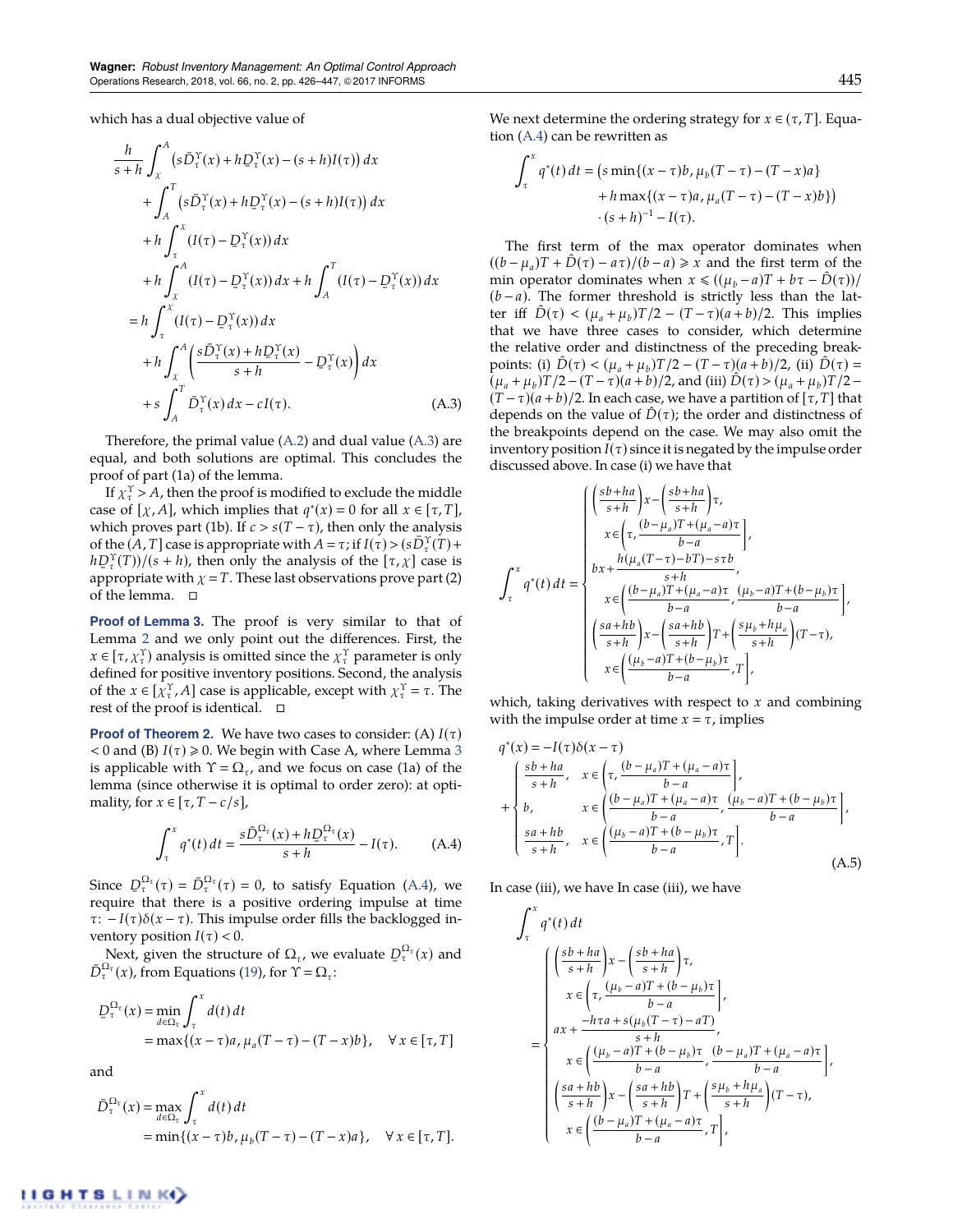which implies

$$
q^*(x) = -I(\tau)\delta(x-\tau)
$$
  
\n
$$
+ \begin{cases}\n\frac{sb+ha}{s+h}, & x \in (\tau, \frac{(\mu_b-a)T+(b-\mu_b)\tau}{b-a}) \\
a, & x \in (\frac{(\mu_b-a)T+(b-\mu_b)\tau}{b-a}, \frac{(b-\mu_a)T+(\mu_a-a)\tau}{b-a}) \\
\frac{sa+hb}{s+h}, & x \in (\frac{(b-\mu_a)T+(\mu_a-a)\tau}{b-a}, T].\n\end{cases}
$$
\n(A.6)

In case (ii), the middle interval disappears since the thresh-

olds  $((b - \mu_a)T + (\mu_a - a)\tau)/(b - a)$  and  $((\mu_b - a)T + (b - \mu_b)\tau)/$  $(b - a)$  are equal.

In Case B we apply Lemma 2 with  $\Upsilon = \Omega_{\tau}$ . In particular, there is only nonzero ordering when  $c \le s(T - \tau)$ ,  $I(\tau) \le$  $(s\bar{D}_{\tau}^{\Omega_{\tau}}(T) + h\bar{D}_{\tau}^{\Omega_{\tau}}(T))/(s+h)$ , and  $\bar{\chi}_{\tau}^{\Omega_{\tau}} \leq T - c/s$ ; this nonzero ordering only occurs on the interval  $x \in [x^{\Omega_{\tau}}]$ ,  $T - c/c$  and the ordering only occurs on the interval  $x \in [\chi_{\tau}^{\Omega_{\tau}}, T - c/s]$  and the structure is identical to that derived above for Case A, with the impulse order omitted.  $\square$ 

**Proof of Theorem 3.** The proof follows the same logic as the proof of Theorem 2; the differences are mainly technical. We have two cases to consider: (A)  $I(\tau) < 0$  and (B)  $I(\tau) \ge 0$ . We begin with Case A, where Lemma 3 is applicable with  $\Upsilon$  =  $\Omega^{ \hat{d} }_{\tau}$  , and we focus on case (1a) of the lemma (since otherwise it is optimal to order zero): at optimality, for  $x \in [\tau, T - c/s]$ ,

$$
\int_{\tau}^{x} q^*(t) dt = \frac{s \bar{D}_{\tau}^{\Omega_{\tau}^d}(x) + h \bar{D}_{\tau}^{\Omega_{\tau}^d}(x)}{s + h} - I(\tau). \tag{A.7}
$$

Since  $D_{\tau}^{\Omega_{\tau}^{d}}(\tau) = \bar{D}_{\tau}^{\Omega_{\tau}^{d}}(\tau) = 0$ , to satisfy Equation (A.7), we require that there is a positive ordering impulse at time require that there is a positive ordering impulse at time  $\tau$ :  $-I(\tau)\delta(x-\tau)$ . This impulse order fills the backlogged inventory position  $I(\tau) < 0$ .

Next, given the structure of  $\Omega_{\tau}^{\hat{d}}$ , we evaluate  $D_{\tau}^{\Omega_{\tau}^{\hat{d}}} (x)$  and  $\bar{D}_{\tau}^{\Omega_{\tau}^{d}}(x)$ , from Equations (19), for  $\Upsilon = \Omega_{\tau}^{\hat{d}}$ .

$$
D_{\tau}^{\Omega_{\tau}^{\hat{d}}}(x) = \min_{d \in \Omega_{\tau}^{\hat{d}}} \int_{\tau}^{x} d(t) dt
$$
  
= 
$$
\max\{(x - \tau)a, \mu_a T - (T - x)b - \hat{D}(\tau)\}, \forall x \in [\tau, T]
$$

and

$$
\bar{D}_{\tau}^{\Omega_{\tau}^{d}}(x) = \max_{d \in \Omega_{\tau}^{d}} \int_{\tau}^{x} d(t) dt
$$
\n
$$
= \min\{(x - \tau)b, \mu_{b}T - (T - x)a - \hat{D}(\tau)\}, \ \forall \ x \in [\tau, T].
$$

We next determine the ordering strategy for  $x \in (\tau, T]$ . Equation (A.7) can be rewritten as

$$
\int_{\tau}^{x} q^*(t) dt = (s \min\{(x - \tau)b, \mu_b T - (T - x)a - \hat{D}(\tau)\} + h \max\{(x - \tau)a, \mu_a T - (T - x)b - \hat{D}(\tau)\})
$$

$$
\cdot (s + h)^{-1} - I(\tau).
$$

The first term of the max operator dominates when  $((b - \mu_a)T + \tilde{D}(\tau) - a\tau)/(b - a) \geq x$  and the first term of the min operator dominates when  $x \le ((\mu_b - a)T + b\tau - \tilde{D}(\tau))/(b - a)T$ *a*). The former threshold is strictly less than the latter iff  $D(\tau) < (\mu_a + \mu_b)T/2 - (T - \tau)(a + b)/2$ . This implies that we have three cases to consider, which determine the relative order and distinctness of the preceding breakpoints: (i)  $\hat{D}(\tau)$  <  $(\mu_a + \mu_b)T/2 - (T - \tau)(a + b)/2$ , (ii)  $\hat{D}(\tau) = (\mu_a + \mu_b)T/2 - (T - \tau)$ .  $(a + b)/2$ , and (iii)  $\hat{D}(\tau) > (\mu_a + \mu_b)T/2 - (T - \tau)(a + b)/2$ . In each case, we have a partition of  $[\tau, T]$  that depends on the value of  $\hat{D}(\tau)$ ; the order and distinctness of the breakpoints depend on the case. We may also omit the inventory position  $I(\tau)$  since it is negated by the impulse order discussed above. In case (i) we have that

J

$$
\int_{\tau}^{x} q^{*}(t) dt
$$
\n
$$
\int_{\tau}^{x} q^{*}(t) dt
$$
\n
$$
x \in \left(\tau, \frac{(b - \mu_{a})T + \hat{D}(\tau) - a\tau}{b - a}\right]
$$
\n
$$
= \begin{cases}\n bx + \frac{h(\mu_{a}T - \hat{D}(\tau) - bT) - s\tau b}{b - a}, \\
 bx + \frac{h(\mu_{a}T - \hat{D}(\tau) - bT) - s\tau b}{s + h}, \\
 x \in \left(\frac{(b - \mu_{a})T + \hat{D}(\tau) - a\tau}{b - a}, \frac{(\mu_{b} - a)T + b\tau - \hat{D}(\tau)}{b - a}\right] \\
 \left(\frac{sa + hb}{s + h}\right)x - \left(\frac{sa + hb}{s + h}\right)T + \left(\frac{s\mu_{b} + h\mu_{a}}{s + h}\right)T - \hat{D}(\tau), \\
 x \in \left(\frac{(\mu_{b} - a)T + b\tau - \hat{D}(\tau)}{b - a}, T\right].\n\end{cases}
$$

Taking derivatives with respect to *x* and combining with the impulse order at time  $x = \tau$ , implies

$$
q^*(x) = -I(\tau)\delta(x-\tau)
$$
  
\n
$$
+ \begin{cases} \frac{sb+ha}{s+h}, & x \in \left(\tau, \frac{(b-\mu_a)T+\hat{D}(\tau)-a\tau}{b-a}\right], \\ b, & x \in \left(\frac{(b-\mu_a)T+\hat{D}(\tau)-a\tau}{b-a}, \frac{(\mu_b-a)T+b\tau-\hat{D}(\tau)}{b-a}\right], \\ \frac{sa+hb}{s+h}, & x \in \left(\frac{(\mu_b-a)T+b\tau-\hat{D}(\tau)}{b-a}, T\right]. \end{cases}
$$
(A.8)

Note that the first and third intervals,  $(\tau, ((b - \mu_a)T + \hat{D}(\tau)$  $a\tau$ )/(*b* – *a*)] and ((( $(\mu_b - a)T + b\tau - \hat{D}(\tau)$ )/(*b* – *a*), *T*], respectively, have nonnegative length since  $d \in P_{\tau}(\Omega)$  implies that

$$
\mu_a T - b(T - \tau) \leq \hat{D}(\tau) \leq \mu_b T - a(T - \tau);
$$

these two inequalities can be rearranged to show the intervals are well defined. The middle interval is well defined because we are in case (i).

In case (iii), a similar analysis gives In case (iii), a similar analysis gives

$$
q^*(x) = -I(\tau)\delta(x-\tau)
$$
  
\n
$$
+ \begin{cases}\n\frac{sb+ha}{s+h}, & x \in \left(\tau, \frac{(\mu_b-a)T+b\tau-\hat{D}(\tau)}{b-a}\right), \\
a, & x \in \left(\frac{(\mu_b-a)T+b\tau-\hat{D}(\tau)}{b-a}, ds\frac{(b-\mu_a)T+\hat{D}(\tau)-a\tau}{b-a}\right), \\
\frac{sa+hb}{s+h}, & x \in \left(\frac{(b-\mu_a)T+\hat{D}(\tau)-a\tau}{b-a}, T\right].\n\end{cases}
$$
\n(A.9)

In case (ii), the middle interval disappears since the thresholds  $((b-\mu_a)T+\hat{D}(\tau)-a\tau)/(b-a)$  and  $((\mu_b-a)T+b\tau-\hat{D}(\tau))/$  $(b - a)$  are equal.